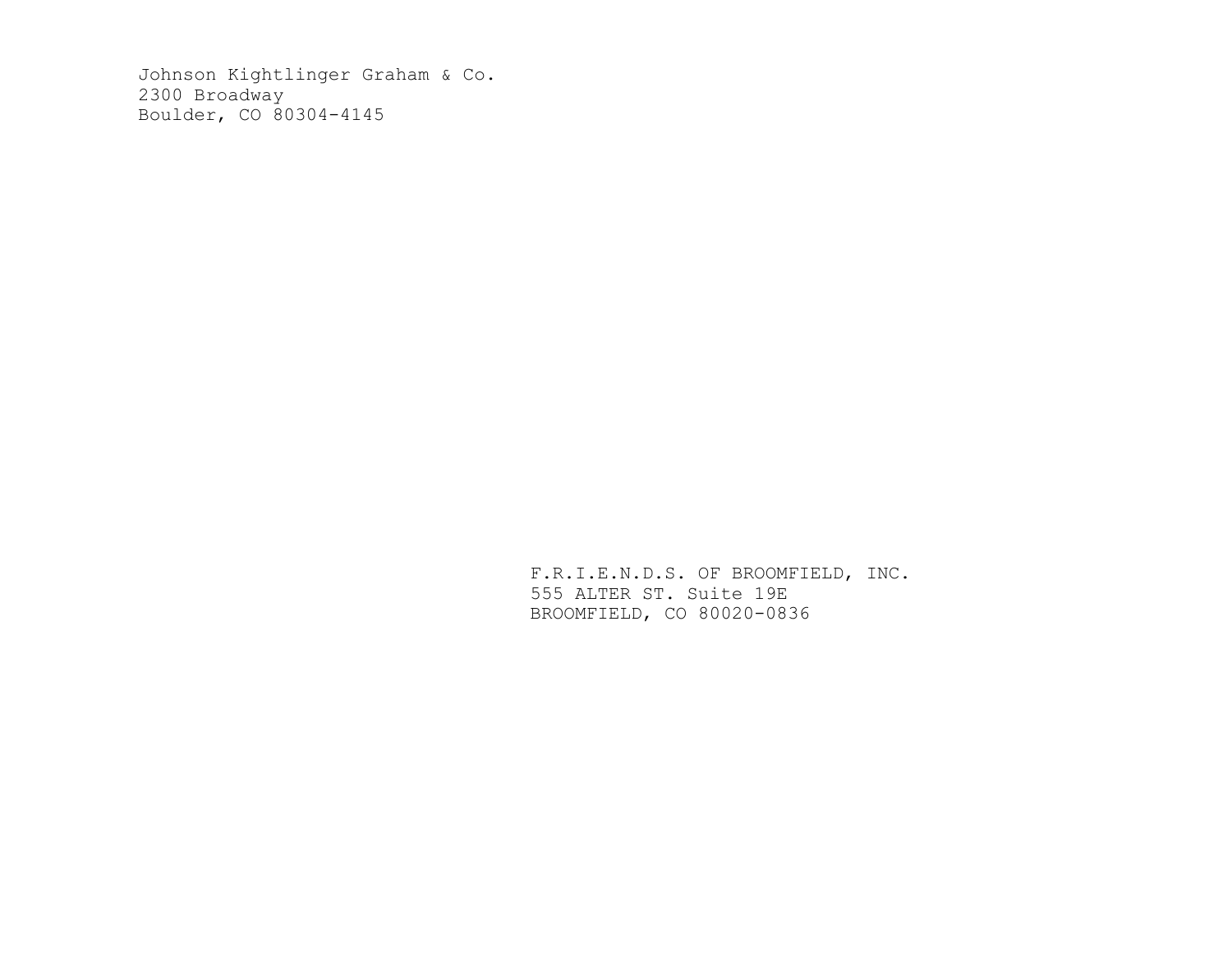## **F.R.I.E.N.D.S. OF BROOMFIELD, INC.** 555 ALTER ST. Suite 19E BROOMFIELD, CO 80020-0836

**2008 Exempt Org. Return**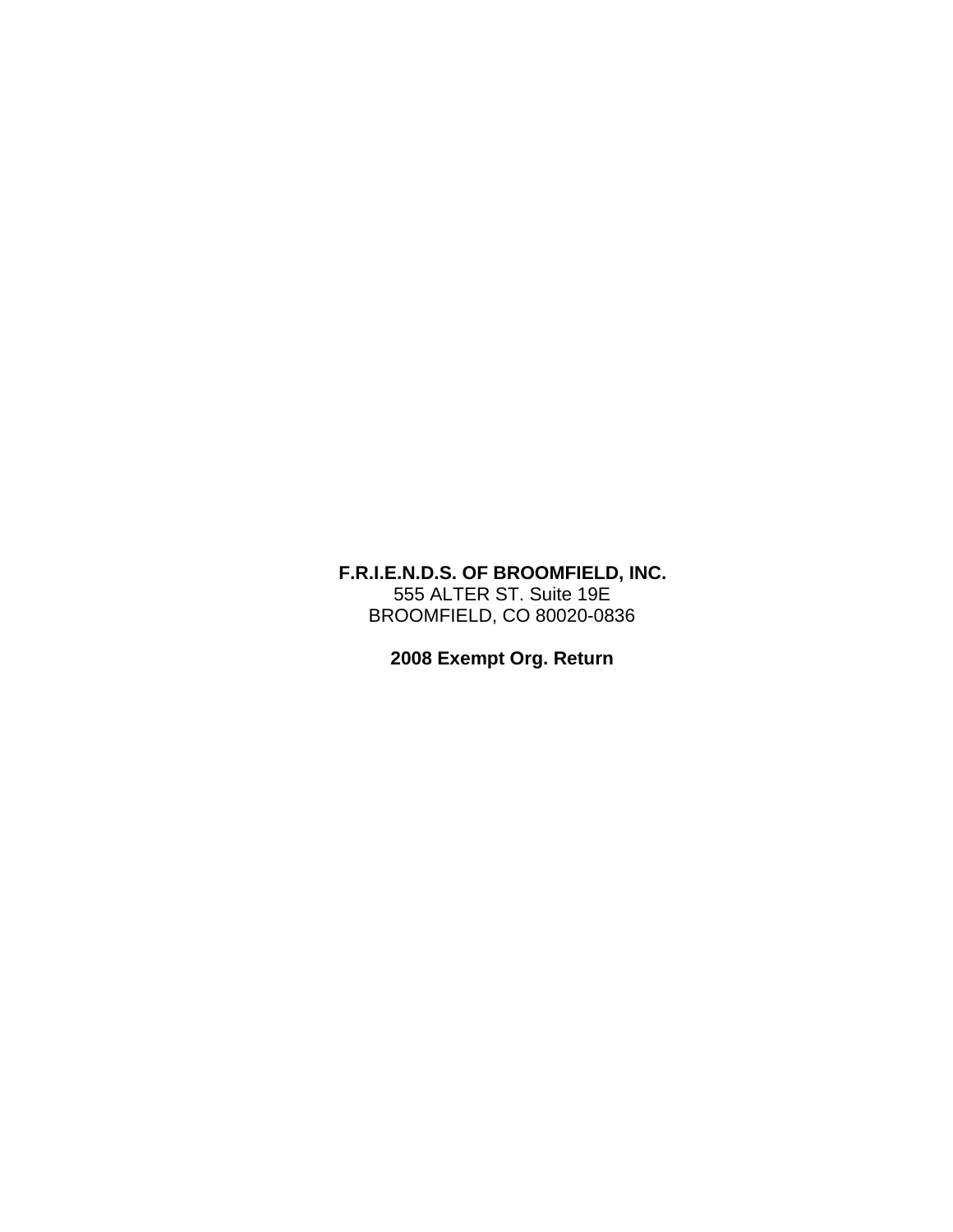### **JOHNSON KIGHTLINGER GRAHAM & CO. 2300 BROADWAY BOULDER, CO 80304-4145 (303) 449-3830**

October 20, 2010

F.R.I.E.N.D.S. OF BROOMFIELD, INC. 555 ALTER ST. Suite 19E BROOMFIELD, CO 80020-0836

Dear Client:

Enclosed is your 2008 Federal Return of Organization Exempt from Income Tax. The original should be signed at the bottom of page four. No tax is payable with the filing of this return. Mail your Federal return on or before May 15, 2009 to:

### DEPARTMENT OF TREASURY INTERNAL REVENUE SERVICE OGDEN, UT 84201-0027

Please be sure to call us if you have any questions.

Sincerely,

Mark Kightlinger, CPA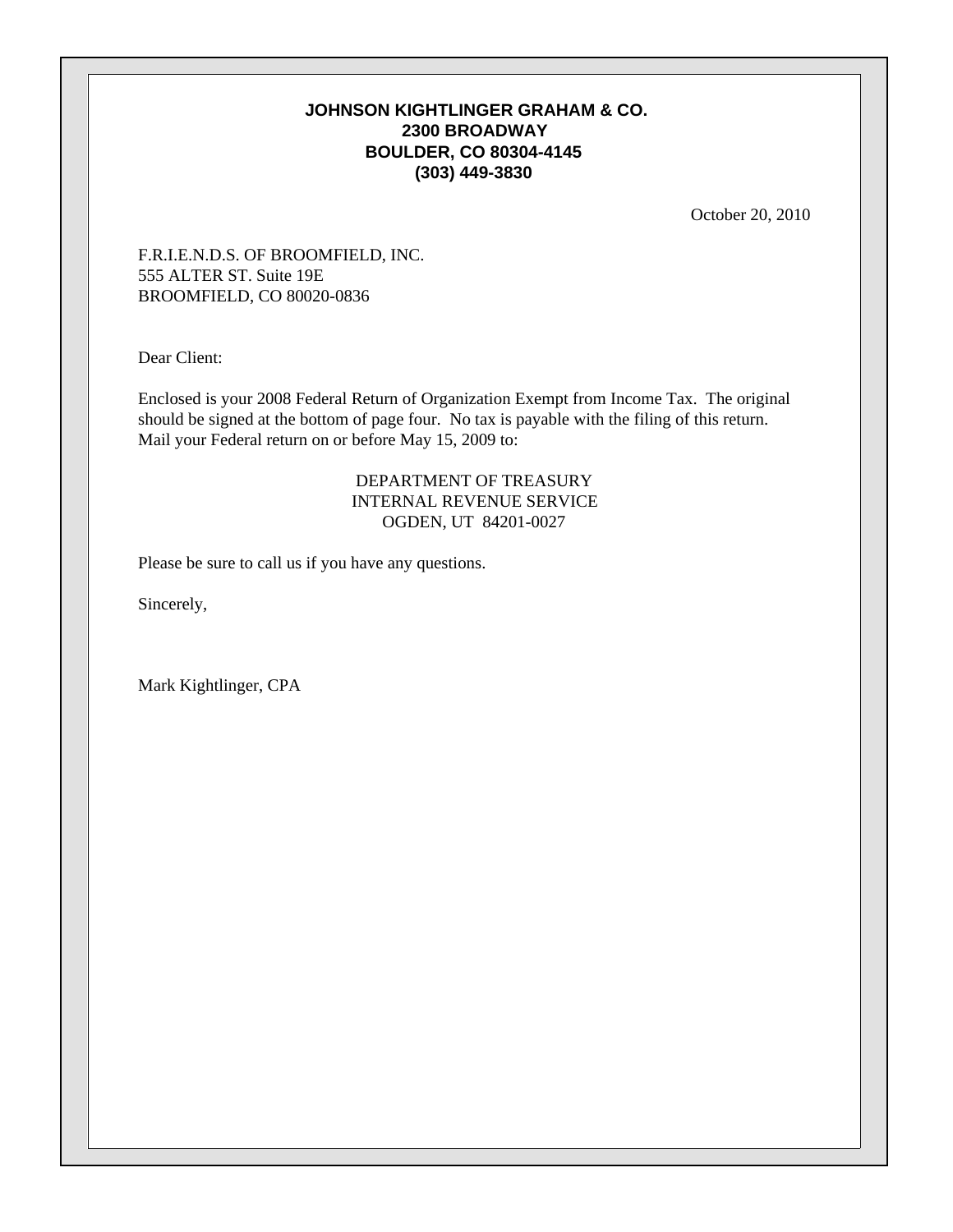# **2008 FEDERAL EXEMPT ORGANIZATION TAX SUMMARY (EZ) PAGE 1**

### **F.R.I.E.N.D.S. OF BROOMFIELD, INC. 84-1516104**

|                                                                                                                                                                                               | 2008                                     | 2007                                    | <b>DIFF</b>                            |
|-----------------------------------------------------------------------------------------------------------------------------------------------------------------------------------------------|------------------------------------------|-----------------------------------------|----------------------------------------|
| <b>FORM 990-EZ REVENUE</b><br>CONTRIBUTIONS, GIFTS, AND GRANTS<br>PROGRAM SERVICE REVENUE<br>NET INCOME (LOSS) - SPECIAL EVENTS                                                               | 142,287<br>236,360<br>3,157<br>1,412     | 126,851<br>165,316<br>6,689<br>1,531    | 15,436<br>71,044<br>$-3,532$<br>$-119$ |
|                                                                                                                                                                                               | 383,216                                  | 301,879                                 | 81,337                                 |
| <b>EXPENSES</b><br>SALARIES AND EMPLOYEE BENEFITS<br>OCCUPANCY/RENT/UTILITIES/MAINTENANCE<br>OTHER EXPENSES.                                                                                  | 213,588<br>28,067<br>75,149              |                                         | 213,588<br>28,067<br>75,149            |
|                                                                                                                                                                                               | 316,804                                  | 211,876                                 | 104,928                                |
| <b>NET ASSETS OR FUND BALANCES</b><br>EXCESS OR (DEFICIT) FOR THE YEAR<br>NET ASSETS/FUND BAL. AT BEG. OF YEAR<br>OTHER CHANGES IN NET ASSETS/FUND BAL<br>NET ASSETS/FUND BAL. AT END OF YEAR | 66,412<br>172,538<br>$-4,635$<br>234,315 | 90,003<br>89,170<br>$-6,635$<br>172,538 | $-23,591$<br>83,368<br>2,000<br>61,777 |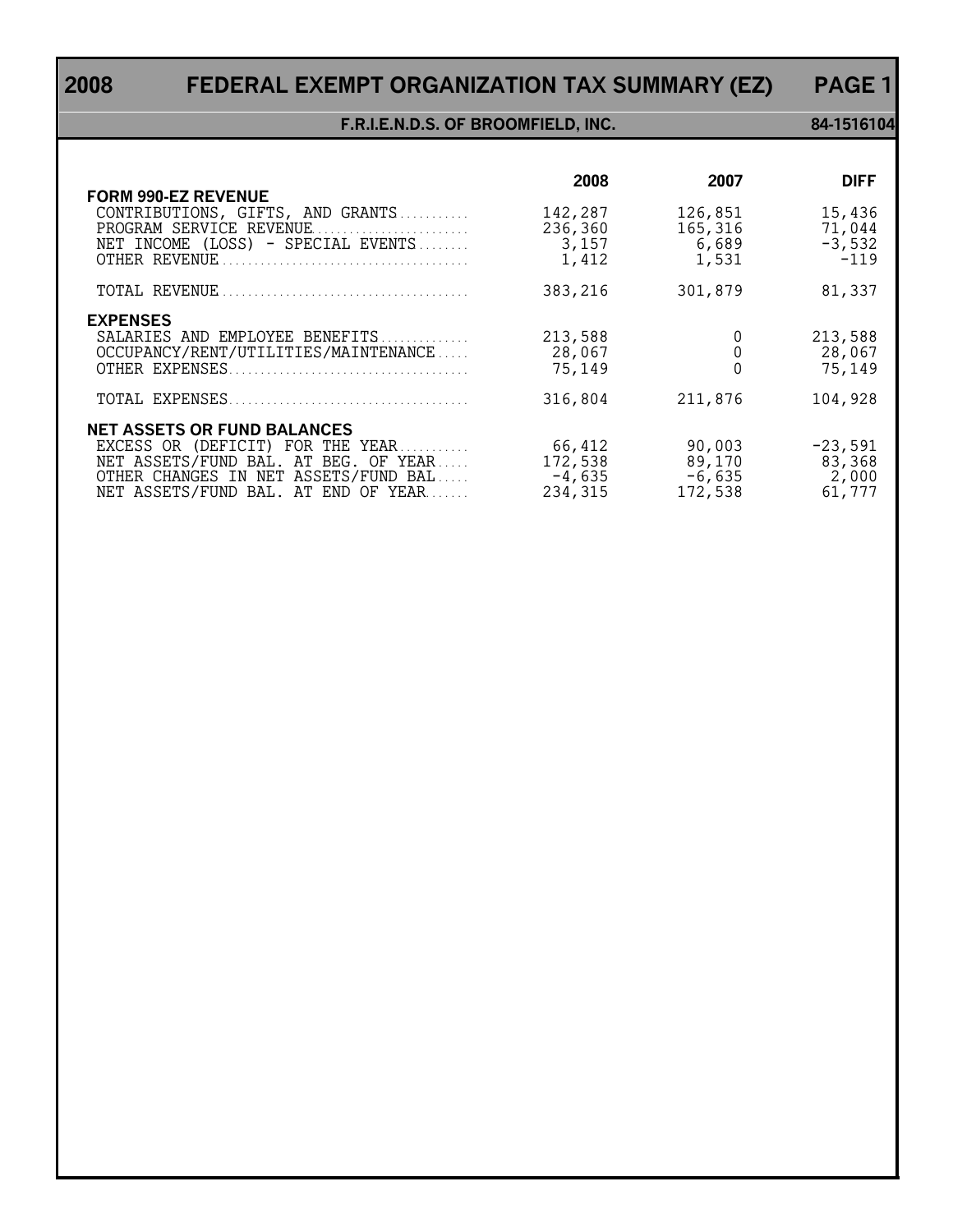Form **990-EZ**

# **Short Form Return of Organization Exempt From Income Tax**

Under section 501(c), 527, or 4947(a)(1) of the Internal Revenue Code<br>
Exponsion of descept black lung benefit trust or private foundation)<br>
Sponsoring organizations of donor advised funds and controlling organizations as

OMB No. 1545-1150

| <b>Open to Public</b> |  |
|-----------------------|--|
| <b>Inspection</b>     |  |

|             |                             | Department of the Treasury<br>year may use this form.<br>Internal Revenue Service<br>The organization may have to use a copy of this return to satisfy state reporting requirements.                                                                                                                                                        |                                        |                    | <b>Inspection</b>                                                      |
|-------------|-----------------------------|---------------------------------------------------------------------------------------------------------------------------------------------------------------------------------------------------------------------------------------------------------------------------------------------------------------------------------------------|----------------------------------------|--------------------|------------------------------------------------------------------------|
|             |                             |                                                                                                                                                                                                                                                                                                                                             |                                        |                    |                                                                        |
| А<br>в      |                             | For the 2008 calendar year, or tax year beginning<br>, 2008, and ending<br>C<br>Check if applicable:                                                                                                                                                                                                                                        |                                        |                    | D Employer identification number                                       |
|             |                             | Please<br>Address change<br>Lease $\mathsf{F.R.I.E.N.D.S. OF BROOMFIELD, INC.}$                                                                                                                                                                                                                                                             |                                        |                    | 84-1516104                                                             |
|             |                             | label or<br>Name change<br>555 ALTER ST. 19E<br>print or                                                                                                                                                                                                                                                                                    |                                        | E Telephone number |                                                                        |
|             | Initial return              | BROOMFIELD, CO 80020-0836<br>type.<br>Sée                                                                                                                                                                                                                                                                                                   |                                        |                    | 303-404-0123                                                           |
|             | Termination                 | <b>Specific</b><br>Instruc-<br>Amended return                                                                                                                                                                                                                                                                                               |                                        |                    |                                                                        |
|             |                             | tions.<br>Application pending                                                                                                                                                                                                                                                                                                               |                                        |                    | F Group Exemption<br>$Number \dots \dots$                              |
|             |                             | • Section 501(c)(3) organizations and 4947(a)(1) nonexempt charitable trusts                                                                                                                                                                                                                                                                | Accounting method:                     |                    | Cash $ X $<br>Accrual                                                  |
|             |                             | must attach a completed Schedule A (Form 990 or 990-EZ).                                                                                                                                                                                                                                                                                    | Other (specify) $\blacktriangleright$  |                    |                                                                        |
|             |                             | Website: $\blacktriangleright$ N/A                                                                                                                                                                                                                                                                                                          | $H$ Check $\blacktriangleright$        |                    | if the organization is not<br>required to attach Schedule B (Form 990, |
|             |                             | $ X $ 501(c) ( 3 ) $\blacktriangleleft$ (insert no.)<br>527<br>4947(a)(1) or<br><b>Organization type</b> (check only one) $-$                                                                                                                                                                                                               | 990-EZ, or 990-PF).                    |                    |                                                                        |
| K           | Check $\blacktriangleright$ | if the organization is not a section $509(a)(3)$ supporting organization and its gross receipts are normally not more than                                                                                                                                                                                                                  |                                        |                    |                                                                        |
|             |                             | \$25,000. A return is not required, but if the organization chooses to file a return, be sure to file a complete return.                                                                                                                                                                                                                    |                                        |                    |                                                                        |
| L.          |                             | Add lines 5b, 6b, and 7b, to line 9 to determine gross receipts; if \$1,000,000 or more, file Form 990                                                                                                                                                                                                                                      |                                        |                    |                                                                        |
|             | Part I                      | Revenue, Expenses, and Changes in Net Assets or Fund Balances (See the instructions for Part I.)                                                                                                                                                                                                                                            |                                        | ►s                 | 385, 305.                                                              |
|             | 1                           |                                                                                                                                                                                                                                                                                                                                             |                                        | 1                  | 142,287.                                                               |
|             | 2                           |                                                                                                                                                                                                                                                                                                                                             |                                        | $\overline{2}$     | 236,360.                                                               |
|             | 3                           |                                                                                                                                                                                                                                                                                                                                             |                                        | $\overline{3}$     |                                                                        |
|             | 4                           |                                                                                                                                                                                                                                                                                                                                             |                                        | 4                  |                                                                        |
|             |                             |                                                                                                                                                                                                                                                                                                                                             |                                        |                    |                                                                        |
|             |                             |                                                                                                                                                                                                                                                                                                                                             |                                        |                    |                                                                        |
| ロマロスロ       | 6                           | Special events and activities (complete applicable parts of Schedule G). If any amount is from gaming, check here                                                                                                                                                                                                                           |                                        | 5с                 |                                                                        |
|             |                             |                                                                                                                                                                                                                                                                                                                                             |                                        |                    |                                                                        |
| Е           |                             | 6al                                                                                                                                                                                                                                                                                                                                         |                                        |                    |                                                                        |
|             |                             | 6 <sub>b</sub><br><b>b</b> Less: direct expenses other than fundraising expenses                                                                                                                                                                                                                                                            | $\frac{5,246}{2,089}$                  |                    |                                                                        |
|             |                             |                                                                                                                                                                                                                                                                                                                                             |                                        | 6с                 | 3,157.                                                                 |
|             |                             |                                                                                                                                                                                                                                                                                                                                             |                                        |                    |                                                                        |
|             |                             |                                                                                                                                                                                                                                                                                                                                             |                                        |                    |                                                                        |
|             | 8                           | c Gross profit or (loss) from sales of inventory (Subtract line 7b from line 7a)<br>Other revenue (describe > SEE STATEMENT 1                                                                                                                                                                                                               |                                        | 7с<br>8            | 1,412.                                                                 |
|             | 9                           | $\overline{\phantom{a}}$ ). The contract of the contract of the contract of $\overline{\phantom{a}}$ ), i.e.                                                                                                                                                                                                                                |                                        | 9                  | 383,216.                                                               |
|             | 10                          |                                                                                                                                                                                                                                                                                                                                             |                                        | 10                 |                                                                        |
|             | 11                          |                                                                                                                                                                                                                                                                                                                                             |                                        | 11                 |                                                                        |
| E<br>X<br>P | 12                          |                                                                                                                                                                                                                                                                                                                                             |                                        | 12                 | 213,588.                                                               |
| Е           | 13                          |                                                                                                                                                                                                                                                                                                                                             |                                        | 13                 |                                                                        |
| S<br>E<br>S | 14                          |                                                                                                                                                                                                                                                                                                                                             |                                        | 14                 | 28,067.                                                                |
|             | 15                          |                                                                                                                                                                                                                                                                                                                                             |                                        | 15                 |                                                                        |
|             | 16<br>17                    | Other expenses (describe > SEE STATEMENT 2                                                                                                                                                                                                                                                                                                  |                                        | 16<br>17           | $\overline{75}$ , 149.<br>316,804.                                     |
|             | 18                          |                                                                                                                                                                                                                                                                                                                                             |                                        | 18                 | 66, 412.                                                               |
|             | 19                          | Net assets or fund balances at beginning of year (from line 27, column (A)) (must agree with end-of-year                                                                                                                                                                                                                                    |                                        |                    |                                                                        |
|             |                             |                                                                                                                                                                                                                                                                                                                                             |                                        | 19                 | 172,538.                                                               |
|             | 20                          | Other changes in net assets or fund balances (attach explanation) SEE STATEMENT.3                                                                                                                                                                                                                                                           |                                        | 20                 | $-4,635.$                                                              |
|             | 21                          | Net assets or fund balances at end of year. Combine lines 18 through 20                                                                                                                                                                                                                                                                     |                                        | 21                 | 234, 315.                                                              |
|             | <b>Part II</b>              | Balance Sheets. If Total assets on line 25, column (B) are \$2,500,000 or more, file Form 990 instead of Form 990-EZ.                                                                                                                                                                                                                       |                                        |                    |                                                                        |
| 22          |                             | (See the instructions for Part II.)                                                                                                                                                                                                                                                                                                         | (A) Beginning of year<br>$88,632.$  22 |                    | (B) End of year<br>145,822.                                            |
| 23          |                             |                                                                                                                                                                                                                                                                                                                                             |                                        | 23                 |                                                                        |
| 24          |                             |                                                                                                                                                                                                                                                                                                                                             | 85,999.                                | 24                 | 92,488.                                                                |
| 25          |                             |                                                                                                                                                                                                                                                                                                                                             | 174,631                                | 25                 | 238, 310.                                                              |
| 26          |                             | Total liabilities (describe > SEE STATEMENT 5<br>$\sum_{i=1}^{n}$ , $\sum_{i=1}^{n}$ , $\sum_{i=1}^{n}$ , $\sum_{i=1}^{n}$ , $\sum_{i=1}^{n}$ , $\sum_{i=1}^{n}$ , $\sum_{i=1}^{n}$ , $\sum_{i=1}^{n}$ , $\sum_{i=1}^{n}$ , $\sum_{i=1}^{n}$ , $\sum_{i=1}^{n}$ , $\sum_{i=1}^{n}$ , $\sum_{i=1}^{n}$ , $\sum_{i=1}^{n}$ , $\sum_{i=1}^{n}$ | 2,093.                                 | 26                 | 3,995.                                                                 |
| 27          |                             | Net assets or fund balances (line 27 of column (B) must agree with line 21)                                                                                                                                                                                                                                                                 | 172,538.                               | 27                 | 234, 315.                                                              |
|             |                             | BAA For Privacy Act and Paperwork Reduction Act Notice, see the instructions for Form 990.                                                                                                                                                                                                                                                  |                                        |                    | Form 990-EZ (2008)                                                     |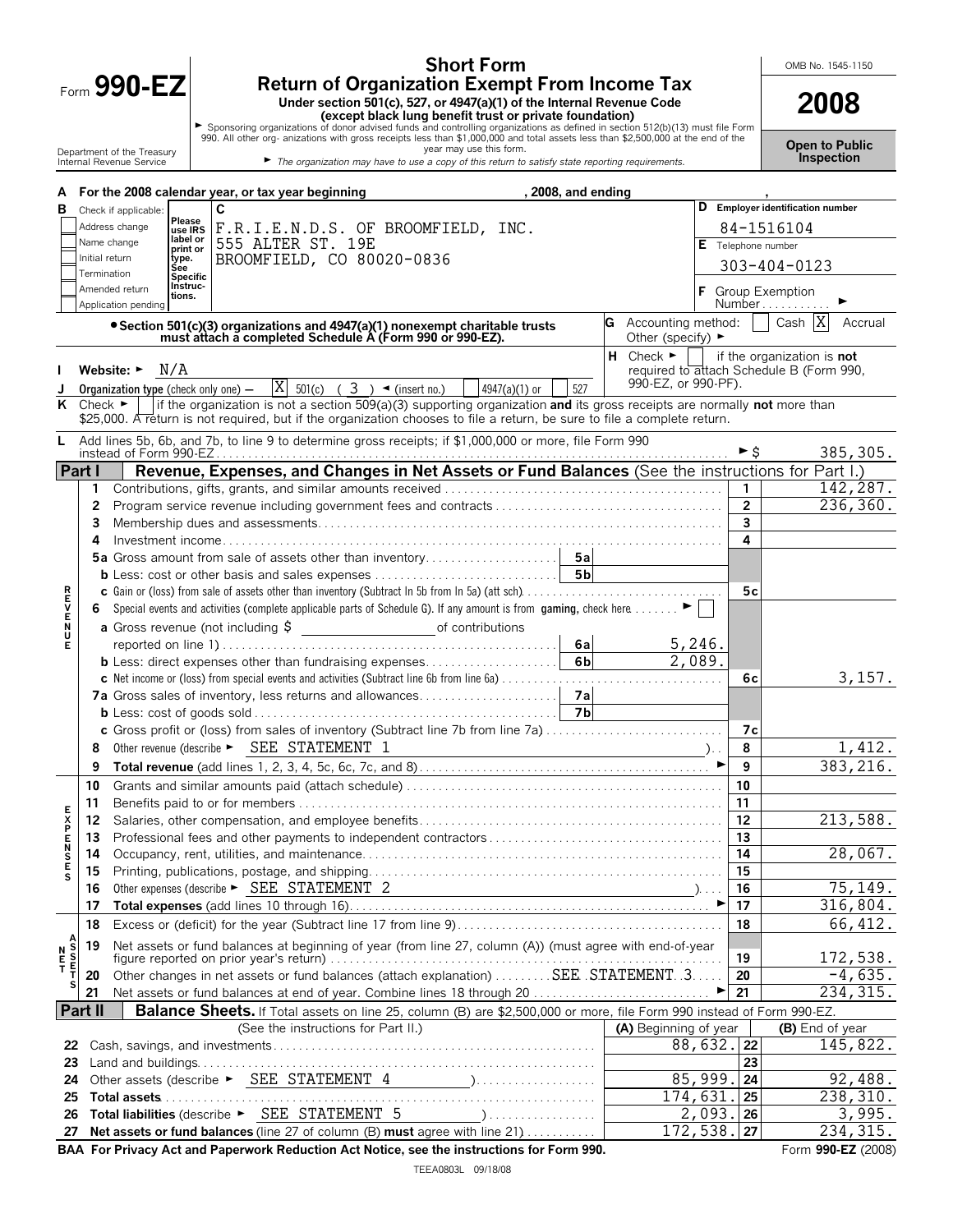|            | Form 990-EZ (2008) F.R.I.E.N.D.S. OF BROOMFIELD, INC.                                                                                                                                                                                                                                                         |                                                                                                                    |                                               |                                                                             | 84-1516104   | Page 2                                                                                |
|------------|---------------------------------------------------------------------------------------------------------------------------------------------------------------------------------------------------------------------------------------------------------------------------------------------------------------|--------------------------------------------------------------------------------------------------------------------|-----------------------------------------------|-----------------------------------------------------------------------------|--------------|---------------------------------------------------------------------------------------|
| Part III   | Statement of Program Service Accomplishments (See the instructions.)                                                                                                                                                                                                                                          |                                                                                                                    |                                               |                                                                             |              | <b>Expenses</b>                                                                       |
|            | What is the organization's primary exempt purpose? SEE STATEMENT 6<br>Describe what was achieved in carrying out the organization's exempt purposes. In a clear and concise manner, describe the services provided, the number of persons benefited, or other relevant information for each<br>program title. |                                                                                                                    |                                               |                                                                             | for others.) | (Required for $501(c)(3)$<br>and (4) organizations and<br>4947(a)(1) trusts; optional |
| 28         | SEE STATEMENT 7                                                                                                                                                                                                                                                                                               |                                                                                                                    |                                               |                                                                             |              |                                                                                       |
| 29         | $(Grants$ \$                                                                                                                                                                                                                                                                                                  | ) If this amount includes foreign grants, check here ▶                                                             |                                               |                                                                             | 28a          | 253, 112.                                                                             |
| 30         | (Grants $\frac{1}{2}$                                                                                                                                                                                                                                                                                         |                                                                                                                    |                                               |                                                                             | 29a          |                                                                                       |
|            |                                                                                                                                                                                                                                                                                                               |                                                                                                                    |                                               |                                                                             |              |                                                                                       |
|            | (Grants $\overline{\$}$<br>31 Other program services (attach schedule).                                                                                                                                                                                                                                       | ) If this amount includes foreign grants, check here                                                               |                                               |                                                                             | 30a          |                                                                                       |
|            | (Grants \$                                                                                                                                                                                                                                                                                                    | ) If this amount includes foreign grants, check here                                                               |                                               |                                                                             | 31 a         |                                                                                       |
|            |                                                                                                                                                                                                                                                                                                               |                                                                                                                    |                                               | ▶                                                                           | 32           | 253, 112.                                                                             |
| Part IV    |                                                                                                                                                                                                                                                                                                               | List of Officers, Directors, Trustees, and Key Employees. (List each one even if not compensated. See the instrs.) |                                               |                                                                             |              |                                                                                       |
|            | (a) Name and address                                                                                                                                                                                                                                                                                          | (b) Title and average hours<br>per week devoted<br>to position                                                     | (c) Compensation (If<br>not paid, enter -0-.) | (d) Contributions to<br>employee benefit plans and<br>deferred compensation |              | (e) Expense account<br>and other allowances                                           |
|            | AMY GRYZMALA<br>15155 PRAIRIE PLACE                                                                                                                                                                                                                                                                           | PRESIDENT<br>1.00                                                                                                  | $\theta$ .                                    |                                                                             | 0.           | 0.                                                                                    |
|            | BROOMFIELD, CO 80023<br>ANGELA ENNIS                                                                                                                                                                                                                                                                          | <b>DIRECTOR</b>                                                                                                    | $\theta$ .                                    |                                                                             | $\Omega$ .   | 0.                                                                                    |
|            | 7825 W. 109TH PLACE<br>WESTMINSTER, CO 80021                                                                                                                                                                                                                                                                  | 0.50                                                                                                               |                                               |                                                                             |              |                                                                                       |
|            | <b>GINA COUFAL</b>                                                                                                                                                                                                                                                                                            | ED/TREASURER                                                                                                       | 39,850.                                       |                                                                             | $\Omega$ .   | 0.                                                                                    |
|            | 2140 SNOWMASS CIRCLE<br>BROOMFIELD, CO 80020                                                                                                                                                                                                                                                                  | 38.00                                                                                                              |                                               |                                                                             |              |                                                                                       |
|            | SALLY BUTLER<br>1650 PEREGRINE CT.<br>BROOMFIELD, CO 80020                                                                                                                                                                                                                                                    | SECRETARY<br>1.00                                                                                                  | $\theta$ .                                    |                                                                             | $\Omega$ .   | 0.                                                                                    |
|            | HEATHER FORSYTH<br>850 HEMLOCK WAY                                                                                                                                                                                                                                                                            | <b>DIRECTOR</b><br>1.00                                                                                            | $\theta$ .                                    |                                                                             | $0$ .        | 0.                                                                                    |
|            | BROOMFIELD, CO 80020<br><b>JANE FOUCHEY</b>                                                                                                                                                                                                                                                                   | PROG DIRECTOR                                                                                                      | 3,360.                                        |                                                                             | 0.           | $0$ .                                                                                 |
|            | 16417 SOMERSET DRIVE<br>BROOMFIELD, CO 80023                                                                                                                                                                                                                                                                  | 4.00                                                                                                               |                                               |                                                                             |              |                                                                                       |
|            | SANDY GRYZMALA<br>4864 TENNYSON STREET<br>DENVER, CO 80212                                                                                                                                                                                                                                                    | VICE PRESIDENT<br>1.00                                                                                             | $\overline{0}$ .                              |                                                                             | 0.           | $0$ .                                                                                 |
|            | ANGIE STAIGER<br>1170 STONEHAVEN<br>BROOMFIELD, CO 80020                                                                                                                                                                                                                                                      | CURRIC COORD.<br>14.00                                                                                             | 7,443.                                        |                                                                             | 0.           | $0$ .                                                                                 |
|            | JUDY SORENSON<br>1169 ASPEN STREET<br>BROOMFIELD, CO 80020                                                                                                                                                                                                                                                    | 0.50                                                                                                               | $\overline{0}$ .                              |                                                                             | 0.           | 0.                                                                                    |
|            |                                                                                                                                                                                                                                                                                                               |                                                                                                                    |                                               |                                                                             |              |                                                                                       |
|            |                                                                                                                                                                                                                                                                                                               |                                                                                                                    |                                               |                                                                             |              |                                                                                       |
|            |                                                                                                                                                                                                                                                                                                               |                                                                                                                    |                                               |                                                                             |              |                                                                                       |
|            |                                                                                                                                                                                                                                                                                                               |                                                                                                                    |                                               |                                                                             |              |                                                                                       |
| <b>BAA</b> |                                                                                                                                                                                                                                                                                                               | TEEA0812L 01/14/09                                                                                                 |                                               |                                                                             |              | Form 990-EZ (2008)                                                                    |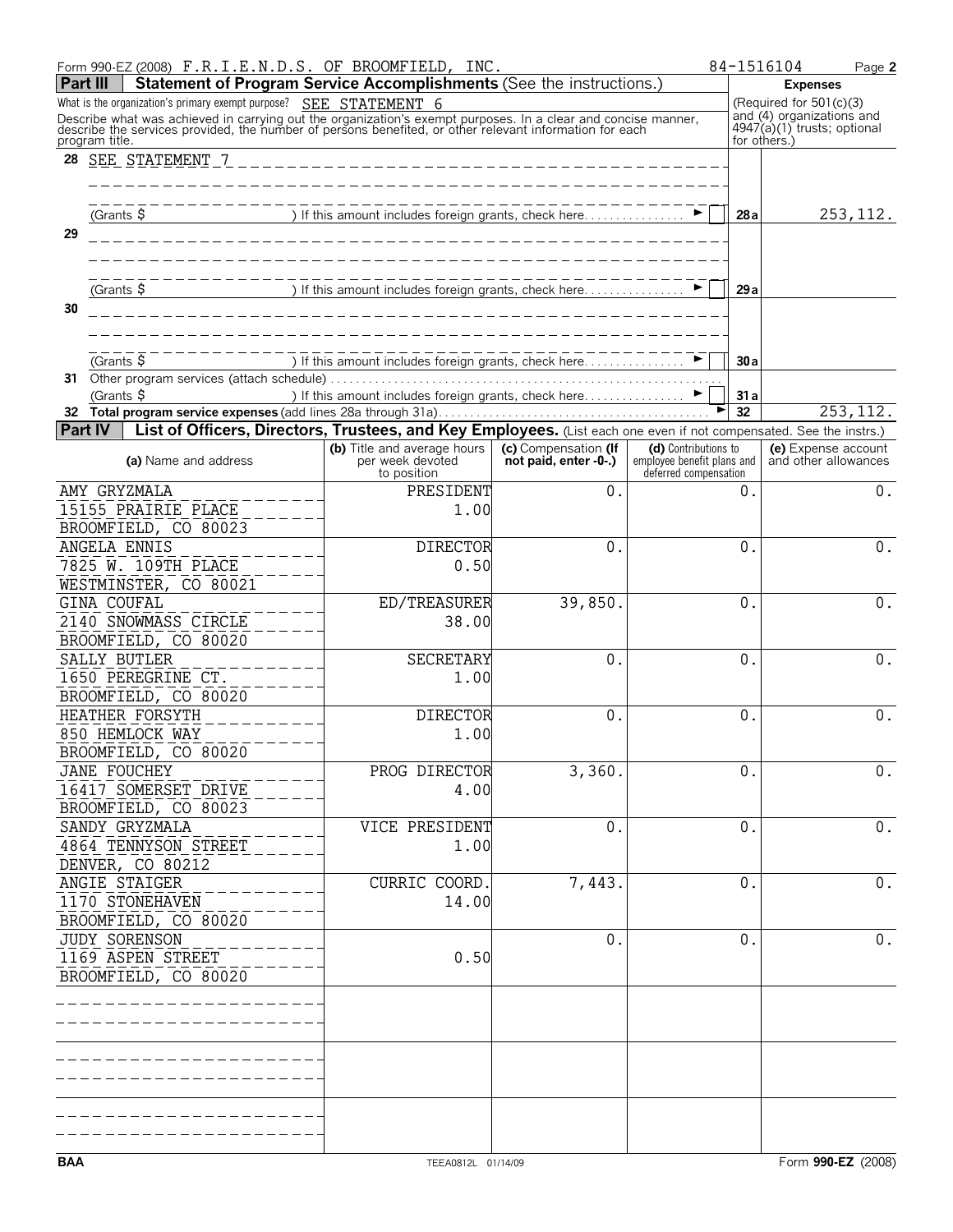|               |  | Form 990-EZ (2008) $F.R.I.E.N.D.S. OF BRODUCTION. INC.$                                                                    | 84-1516104 |    |            | Page 3 |
|---------------|--|----------------------------------------------------------------------------------------------------------------------------|------------|----|------------|--------|
| <b>Part V</b> |  | <b>Other Information</b> (Note the statement requirement in General Instruction V.)                                        |            |    |            |        |
|               |  |                                                                                                                            |            |    | <b>Yes</b> |        |
| 33            |  | Did the organization engage in any activity not previously reported to the IRS? If 'Yes,' attach a detailed description of |            | 33 |            |        |

| 34 Were any changes made to the organizing or governing documents but not reported to the IRS? If 'Yes,' attach a conformed copy of the changes                                                                                                    |                 |  |   |  |  |  |
|----------------------------------------------------------------------------------------------------------------------------------------------------------------------------------------------------------------------------------------------------|-----------------|--|---|--|--|--|
| 35 If the organization had income from business activities, such as those reported on lines 2, 6a, and 7a (among others), but not reported on Form 990-T,<br>attach a statement explaining your reason for not reporting the income on Form 990-T. |                 |  |   |  |  |  |
| a Did the organization have unrelated business gross income of \$1,000 or more or 6033(e) notice, reporting, and<br>proxy tax requirements?.                                                                                                       | 35a             |  | X |  |  |  |
|                                                                                                                                                                                                                                                    | 35 <sub>b</sub> |  |   |  |  |  |
| 36 Was there a liquidation, dissolution, termination, or substantial contraction during the year?                                                                                                                                                  | 36              |  | X |  |  |  |
| 0.                                                                                                                                                                                                                                                 |                 |  |   |  |  |  |
|                                                                                                                                                                                                                                                    | 37 <sub>b</sub> |  | X |  |  |  |
| 38a Did the organization borrow from, or make any loans to, any officer, director, trustee, or key employee or were                                                                                                                                | 38a             |  | X |  |  |  |
| any such loans made in a prior year and still unpaid at the start of the period covered by this return?                                                                                                                                            |                 |  |   |  |  |  |
| <b>b</b> If 'Yes,' complete Schedule L, Part II and enter the total<br>N/A<br>38b                                                                                                                                                                  |                 |  |   |  |  |  |
| 39 501(c)(7) organizations. Enter:                                                                                                                                                                                                                 |                 |  |   |  |  |  |
| N/A                                                                                                                                                                                                                                                |                 |  |   |  |  |  |
| N/A                                                                                                                                                                                                                                                |                 |  |   |  |  |  |
| <b>40 a</b> 501(c)(3) organizations. Enter amount of tax imposed on the organization during the year under:                                                                                                                                        |                 |  |   |  |  |  |
| section 4911 $\triangleright$ 0. ; section 4912 $\triangleright$ 0. ; section 4955 $\triangleright$<br>0.                                                                                                                                          |                 |  |   |  |  |  |
| $\mathbf b$ 501(c)(3) and (4) organizations. Did the organization engage in any section 4958 excess benefit transaction during the<br>year or did it become aware of an excess benefit transaction from a prior year?                              |                 |  |   |  |  |  |
|                                                                                                                                                                                                                                                    | 40 b            |  | X |  |  |  |
| <b>c</b> Enter amount of tax imposed on organization managers or disqualified persons during the<br>vear under sections 4912, 4955, and 4958.<br>0.                                                                                                |                 |  |   |  |  |  |
| $\overline{0}$ .                                                                                                                                                                                                                                   |                 |  |   |  |  |  |
| <b>e</b> All organizations. At any time during the tax year, was the organization a party to a prohibited tax<br>shelter transaction? If 'Yes,' complete Form 8886-T.                                                                              | 40 <sub>e</sub> |  | X |  |  |  |
| <b>41</b> List the states with which a copy of this return is filed $\blacktriangleright$ NONE                                                                                                                                                     |                 |  |   |  |  |  |

| Telephone no. $\triangleright$ 303-404-0123<br><b>42a</b> The books are in care of $\blacktriangleright$ $\Box$ CNA $\Box$ COUFAL                                                                      |                 |     |     |
|--------------------------------------------------------------------------------------------------------------------------------------------------------------------------------------------------------|-----------------|-----|-----|
| Located at ► 555 ALTER ST., STE. 19E BROOMFIELD CO<br>$ZIP + 4$ $\triangleright$ 80020                                                                                                                 |                 |     |     |
| <b>b</b> At any time during the calendar year, did the organization have an interest in or a signature or other authority over a                                                                       |                 | Yes | No. |
| financial account in a foreign country (such as a bank account, securities account, or other financial account)?                                                                                       | 42 <sub>b</sub> |     | v   |
| If 'Yes,' enter the name of the foreign country: $\blacksquare$<br>See the instructions for exceptions and filing requirements for Form TD F 90-22.1, Report of a Foreign Bank and Financial Accounts. |                 |     |     |
|                                                                                                                                                                                                        | 42c             |     |     |
| If 'Yes,' enter the name of the foreign country:                                                                                                                                                       |                 |     |     |

| 43         | Section 4947(a)(1) nonexempt charitable trusts filing Form 990-EZ in lieu of Form 1041 – Check here<br>$\blacktriangleright$<br>and enter the amount of tax-exempt interest received or accrued during the tax year<br>43 |                    |     | N/A |
|------------|---------------------------------------------------------------------------------------------------------------------------------------------------------------------------------------------------------------------------|--------------------|-----|-----|
|            |                                                                                                                                                                                                                           |                    | res |     |
| 44         | Did the organization maintain any donor advised funds? If 'Yes,' Form 990 must be completed instead<br>of Form $990-FZ$                                                                                                   | 44                 |     |     |
| 45         |                                                                                                                                                                                                                           | 45                 |     |     |
| <b>BAA</b> | TEEA0812L 01/14/09                                                                                                                                                                                                        | Form 990-EZ (2008) |     |     |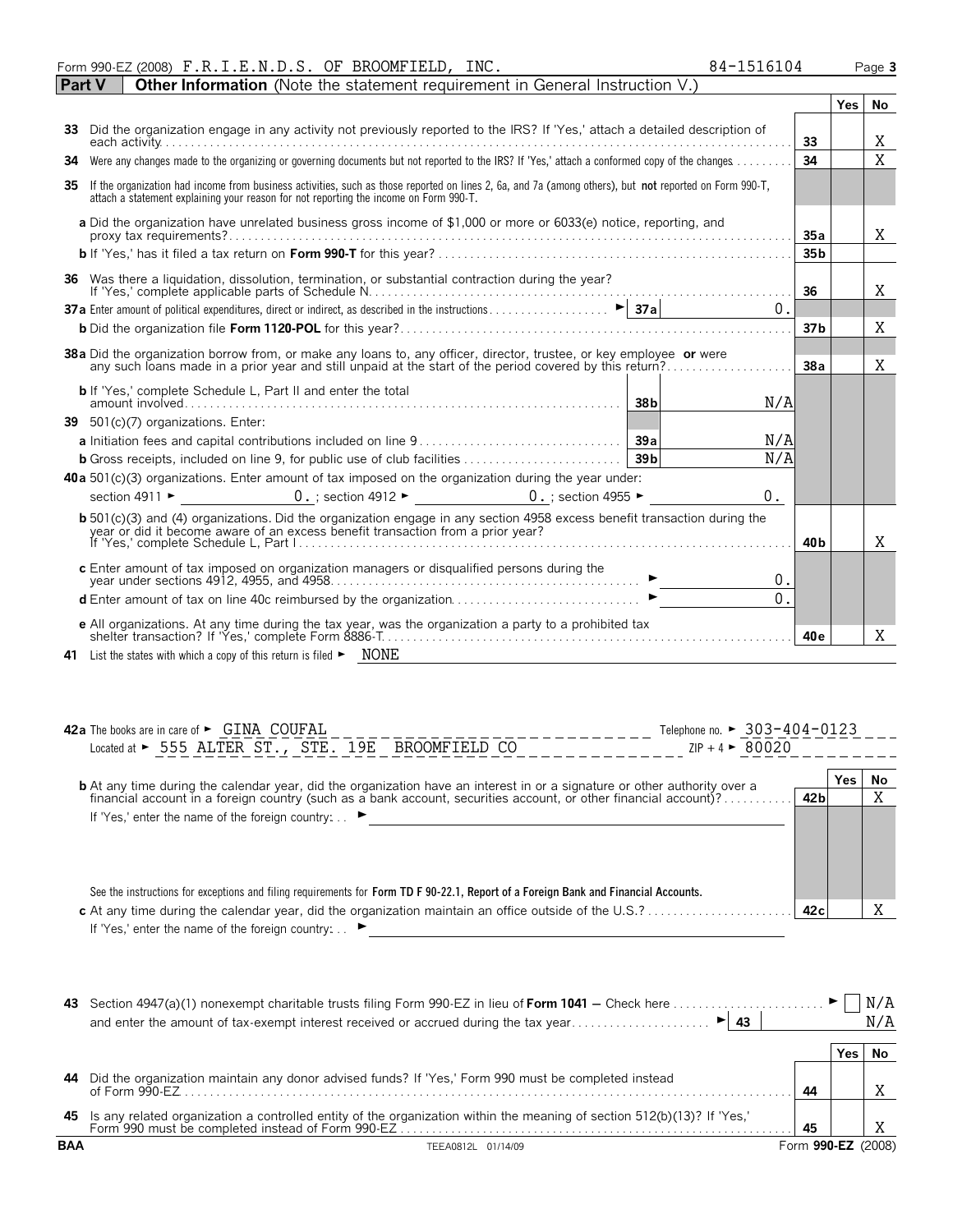|                                                                                                                                                                                         | Form 990-EZ (2008) F.R.I.E.N.D.S. OF BROOMFIELD, INC.<br>84-1516104 |       |       | Page 4 |
|-----------------------------------------------------------------------------------------------------------------------------------------------------------------------------------------|---------------------------------------------------------------------|-------|-------|--------|
| Section 501(c)(3) organizations only. All section 501(c)(3) organizations must answer questions 46-49 and complete the tables for lines 50 and 51.<br><b>Part VI</b><br>SEE STATEMENT 8 |                                                                     |       |       |        |
|                                                                                                                                                                                         |                                                                     |       |       |        |
|                                                                                                                                                                                         |                                                                     | 46    |       |        |
|                                                                                                                                                                                         |                                                                     | 47    |       |        |
|                                                                                                                                                                                         |                                                                     | 48    |       | X      |
|                                                                                                                                                                                         |                                                                     | 49 al |       |        |
|                                                                                                                                                                                         |                                                                     |       |       |        |
|                                                                                                                                                                                         |                                                                     |       | Yes l | No     |

**50** Complete this table for the five highest compensated employees (other than officers, directors, trustees and key employees) who each received more than \$100,000 of compensation from the organization. If there is none, enter 'None.'

| (a) Name and address of each employee paid<br>more than \$100,000             | (b) Title and average<br>hours per week<br>devoted to position | (c) Compensation | (d) Contributions to employee<br>benefit plans and<br>deferred compensation | (e) Expense<br>account and<br>other allowances |
|-------------------------------------------------------------------------------|----------------------------------------------------------------|------------------|-----------------------------------------------------------------------------|------------------------------------------------|
| NONE                                                                          |                                                                |                  |                                                                             |                                                |
|                                                                               |                                                                |                  |                                                                             |                                                |
|                                                                               |                                                                |                  |                                                                             |                                                |
|                                                                               |                                                                |                  |                                                                             |                                                |
|                                                                               |                                                                |                  |                                                                             |                                                |
| $\blacktriangleright$<br>Total number of other employees paid over \$100,000. |                                                                |                  |                                                                             |                                                |

# **51** Complete this table for the five highest compensated independent contractors who each received more than \$100,000 of compensation from the organization. If there is none, enter 'None.'

|             |                              | (a) Name and address of each independent contractor paid more than \$100,000                                                                                                                                                   |           | (b) Type of service             | (c) Compensation                                    |  |  |
|-------------|------------------------------|--------------------------------------------------------------------------------------------------------------------------------------------------------------------------------------------------------------------------------|-----------|---------------------------------|-----------------------------------------------------|--|--|
| <b>NONE</b> |                              |                                                                                                                                                                                                                                |           |                                 |                                                     |  |  |
|             |                              |                                                                                                                                                                                                                                |           |                                 |                                                     |  |  |
|             |                              |                                                                                                                                                                                                                                |           |                                 |                                                     |  |  |
|             |                              |                                                                                                                                                                                                                                |           |                                 |                                                     |  |  |
|             |                              |                                                                                                                                                                                                                                |           |                                 |                                                     |  |  |
|             |                              |                                                                                                                                                                                                                                |           |                                 |                                                     |  |  |
|             |                              |                                                                                                                                                                                                                                |           |                                 |                                                     |  |  |
|             |                              |                                                                                                                                                                                                                                |           |                                 |                                                     |  |  |
|             |                              |                                                                                                                                                                                                                                |           |                                 |                                                     |  |  |
|             |                              | Total number of other independent contractors receiving over \$100,000                                                                                                                                                         |           |                                 |                                                     |  |  |
|             |                              | Under penalties of perjury, I declare that I have examined this return, including accompanying schedules and statements, and to the best of my knowledge and belief, it is true, correct, and complete. Declaration of prepare |           |                                 |                                                     |  |  |
|             |                              |                                                                                                                                                                                                                                |           |                                 |                                                     |  |  |
| Sign        |                              |                                                                                                                                                                                                                                |           |                                 |                                                     |  |  |
| Here        |                              | Signature of officer                                                                                                                                                                                                           |           |                                 | Date                                                |  |  |
|             | GINA COUFAL                  |                                                                                                                                                                                                                                | TREASURER |                                 |                                                     |  |  |
|             |                              | Type or print name and title.                                                                                                                                                                                                  |           |                                 |                                                     |  |  |
| Paid        | Preparer's                   |                                                                                                                                                                                                                                | Date      | Check if                        | Preparer's Identifying Number<br>(See instructions) |  |  |
| Pre-        | signature                    | MARK KIGHTLINGER, CPA                                                                                                                                                                                                          | 10/20/10  | self-<br>employed               | N/A                                                 |  |  |
| parer's     | Firm's name (or              | JOHNSON KIGHTLINGER GRAHAM & CO.                                                                                                                                                                                               |           |                                 |                                                     |  |  |
| Use         | yours if self-<br>employed), | 2300 BROADWAY                                                                                                                                                                                                                  |           | <b>EIN</b>                      | N/A<br>►                                            |  |  |
| Only        | address, and<br>$ZIP + 4$    | BOULDER, CO 80304-4145                                                                                                                                                                                                         |           | Phone no. $\blacktriangleright$ | (303)<br>449-3830                                   |  |  |
|             |                              | May the IRS discuss this return with the preparer shown above? See instructions                                                                                                                                                |           |                                 | X<br><b>Yes</b><br>No                               |  |  |
| <b>BAA</b>  |                              |                                                                                                                                                                                                                                |           |                                 | Form 990-EZ (2008)                                  |  |  |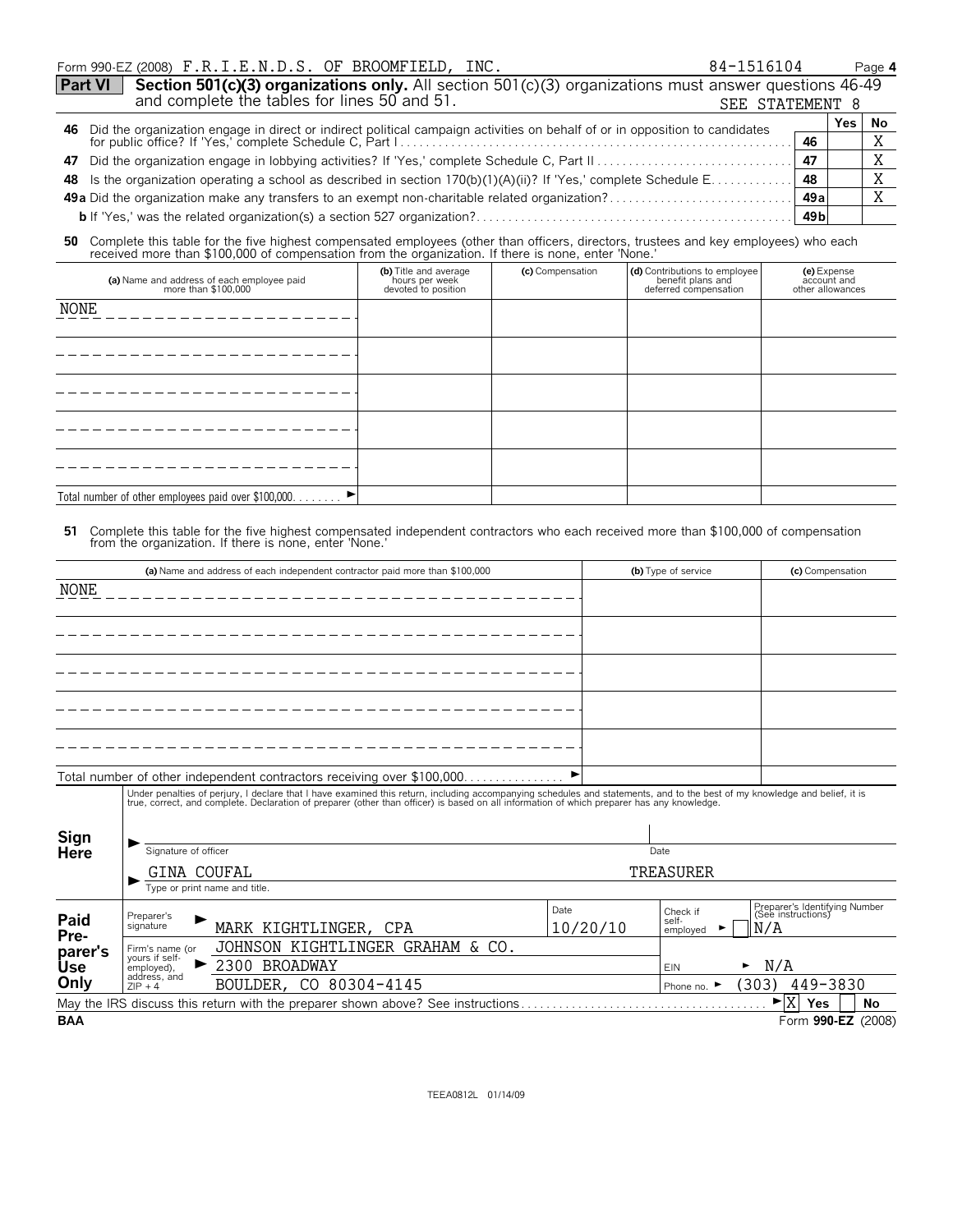|                                                        |                                                                                                                                                                                                                                                                                                                                                                                                                                                                                      |                                                                               |                                                                                                                |                                                             |                    |                                    |     |                                                            | OMB No. 1545-0047       |            |    |
|--------------------------------------------------------|--------------------------------------------------------------------------------------------------------------------------------------------------------------------------------------------------------------------------------------------------------------------------------------------------------------------------------------------------------------------------------------------------------------------------------------------------------------------------------------|-------------------------------------------------------------------------------|----------------------------------------------------------------------------------------------------------------|-------------------------------------------------------------|--------------------|------------------------------------|-----|------------------------------------------------------------|-------------------------|------------|----|
| <b>SCHEDULE A</b><br>(Form 990 or 990-EZ)              |                                                                                                                                                                                                                                                                                                                                                                                                                                                                                      | <b>Public Charity Status and Public Support</b>                               |                                                                                                                |                                                             |                    |                                    |     |                                                            |                         | 2008       |    |
|                                                        |                                                                                                                                                                                                                                                                                                                                                                                                                                                                                      |                                                                               | To be completed by all section 501 (c)(3) organizations and section 4947(a)(1)<br>nonexempt charitable trusts. |                                                             |                    |                                    |     | <b>Open to Public</b>                                      |                         |            |    |
| Department of the Treasury<br>Internal Revenue Service |                                                                                                                                                                                                                                                                                                                                                                                                                                                                                      | Attach to Form 990 or Form 990-EZ. > See separate instructions.               |                                                                                                                |                                                             |                    |                                    |     |                                                            |                         | Inspection |    |
| Name of the organization                               | F.R.I.E.N.D.S. OF BROOMFIELD, INC.                                                                                                                                                                                                                                                                                                                                                                                                                                                   |                                                                               |                                                                                                                |                                                             |                    |                                    |     | <b>Employer identification number</b><br>84-1516104        |                         |            |    |
| Part I                                                 | Reason for Public Charity Status (All organizations must complete this part.) (see instructions)                                                                                                                                                                                                                                                                                                                                                                                     |                                                                               |                                                                                                                |                                                             |                    |                                    |     |                                                            |                         |            |    |
|                                                        | The organization is not a private foundation because it is: (Please check only one organization.)                                                                                                                                                                                                                                                                                                                                                                                    |                                                                               |                                                                                                                |                                                             |                    |                                    |     |                                                            |                         |            |    |
| 1                                                      | A church, convention of churches or association of churches described in section 170(b)(1)(A)(i).                                                                                                                                                                                                                                                                                                                                                                                    |                                                                               |                                                                                                                |                                                             |                    |                                    |     |                                                            |                         |            |    |
| 2                                                      | A school described in section 170(b)(1)(A)(ii). (Attach Schedule E.)                                                                                                                                                                                                                                                                                                                                                                                                                 |                                                                               |                                                                                                                |                                                             |                    |                                    |     |                                                            |                         |            |    |
| 3                                                      | A hospital or cooperative hospital service organization described in section 170(b)(1)(A)(iii). (Attach Schedule H.)                                                                                                                                                                                                                                                                                                                                                                 |                                                                               |                                                                                                                |                                                             |                    |                                    |     |                                                            |                         |            |    |
| 4                                                      | A medical research organization operated in conjunction with a hospital described in section 170(b)(1)(A)(iii). Enter the hospital's                                                                                                                                                                                                                                                                                                                                                 |                                                                               |                                                                                                                |                                                             |                    |                                    |     |                                                            |                         |            |    |
| name, city, and state:<br>5                            | An organization operated for the benefit of a college or university owned or operated by a governmental unit described in section<br>170(b)(1)(A)(iv). (Complete Part II.)                                                                                                                                                                                                                                                                                                           |                                                                               |                                                                                                                |                                                             |                    |                                    |     |                                                            |                         |            |    |
| 6                                                      | A federal, state, or local government or governmental unit described in section 170(b)(1)(A)(v).                                                                                                                                                                                                                                                                                                                                                                                     |                                                                               |                                                                                                                |                                                             |                    |                                    |     |                                                            |                         |            |    |
| 7<br>$\overline{\text{X}}$                             | An organization that normally receives a substantial part of its support from a governmental unit or from the general public described<br>in section 170(b)(1)(A)(vi). (Complete Part II.)                                                                                                                                                                                                                                                                                           |                                                                               |                                                                                                                |                                                             |                    |                                    |     |                                                            |                         |            |    |
| 8                                                      | A community trust described in section 170(b)(1)(A)(vi). (Complete Part II.)                                                                                                                                                                                                                                                                                                                                                                                                         |                                                                               |                                                                                                                |                                                             |                    |                                    |     |                                                            |                         |            |    |
| 9                                                      | An organization that normally receives: (1) more than 33-1/3 % of its support from contributions, membership fees, and gross receipts<br>from activities related to its exempt functions – subject to certain exceptions, and (2) no more than 33-1/3 % of its support from gross<br>investment income and unrelated business taxable income (less section 511 tax) from businesses acquired by the organization after<br>June 30, 1975. See section 509(a)(2). (Complete Part III.) |                                                                               |                                                                                                                |                                                             |                    |                                    |     |                                                            |                         |            |    |
| 10                                                     | An organization organized and operated exclusively to test for public safety. See section 509(a)(4). (see instructions)                                                                                                                                                                                                                                                                                                                                                              |                                                                               |                                                                                                                |                                                             |                    |                                    |     |                                                            |                         |            |    |
| 11                                                     | An organization organized and operated exclusively for the benefit of, to perform the functions of, or carry out the purposes of one or<br>more publicly supported organizations described in section $509(a)(1)$ or section $509(a)(2)$ . See section $509(a)(3)$ . Check the box that<br>describes the type of supporting organization and complete lines 11e through 11h.                                                                                                         |                                                                               |                                                                                                                |                                                             |                    |                                    |     |                                                            |                         |            |    |
| Type I<br>a                                            | b<br>Type II                                                                                                                                                                                                                                                                                                                                                                                                                                                                         | $\mathbf{c}$                                                                  | Type III - Functionally integrated                                                                             |                                                             |                    |                                    |     | d                                                          | Type III- Other         |            |    |
| е<br>$509(a)(2)$ .                                     | By checking this box, I certify that the organization is not controlled directly or indirectly by one or more disqualified persons other<br>than foundation managers and other than one or more publicly supported organizations described in section 509(a)(1) or section                                                                                                                                                                                                           |                                                                               |                                                                                                                |                                                             |                    |                                    |     |                                                            |                         |            |    |
| f                                                      | If the organization received a written determination from the IRS that is a Type I, Type II or Type III supporting organization,                                                                                                                                                                                                                                                                                                                                                     |                                                                               |                                                                                                                |                                                             |                    |                                    |     |                                                            |                         |            |    |
| g                                                      | Since August 17, 2006, has the organization accepted any gift or contribution from any of the following persons?                                                                                                                                                                                                                                                                                                                                                                     |                                                                               |                                                                                                                |                                                             |                    |                                    |     |                                                            |                         |            |    |
| (i)                                                    | a person who directly or indirectly controls, either alone or together with persons described in (ii) and (iii)                                                                                                                                                                                                                                                                                                                                                                      |                                                                               |                                                                                                                |                                                             |                    |                                    |     |                                                            |                         | Yes        | No |
|                                                        |                                                                                                                                                                                                                                                                                                                                                                                                                                                                                      |                                                                               |                                                                                                                |                                                             |                    |                                    |     |                                                            | 11 g (i)                |            |    |
| (ii)                                                   |                                                                                                                                                                                                                                                                                                                                                                                                                                                                                      |                                                                               |                                                                                                                |                                                             |                    |                                    |     |                                                            | 11 g (ii)               |            |    |
| (iii)                                                  |                                                                                                                                                                                                                                                                                                                                                                                                                                                                                      |                                                                               |                                                                                                                |                                                             |                    |                                    |     |                                                            | 11 g (iii)              |            |    |
| (i) Name of Supported<br>Organization                  | Provide the following information about the organizations the organization supports.<br>$(ii)$ EIN                                                                                                                                                                                                                                                                                                                                                                                   | (iii) Type of organization<br>(described on lines 1-9<br>above or IRC section |                                                                                                                | $(iv)$ is the<br>organization in col.<br>(i) listed in your | (v) Did you notify | the organization in<br>col. (i) of |     | (vi) is the<br>organization in col<br>(i) organized in the | (vii) Amount of Support |            |    |
|                                                        |                                                                                                                                                                                                                                                                                                                                                                                                                                                                                      | (see instructions))                                                           |                                                                                                                | governing<br>document?                                      | your support?      |                                    |     | U.S.?                                                      |                         |            |    |
|                                                        |                                                                                                                                                                                                                                                                                                                                                                                                                                                                                      |                                                                               | Yes                                                                                                            | No                                                          | Yes                | No                                 | Yes | No                                                         |                         |            |    |
|                                                        |                                                                                                                                                                                                                                                                                                                                                                                                                                                                                      |                                                                               |                                                                                                                |                                                             |                    |                                    |     |                                                            |                         |            |    |
|                                                        |                                                                                                                                                                                                                                                                                                                                                                                                                                                                                      |                                                                               |                                                                                                                |                                                             |                    |                                    |     |                                                            |                         |            |    |
|                                                        |                                                                                                                                                                                                                                                                                                                                                                                                                                                                                      |                                                                               |                                                                                                                |                                                             |                    |                                    |     |                                                            |                         |            |    |
|                                                        |                                                                                                                                                                                                                                                                                                                                                                                                                                                                                      |                                                                               |                                                                                                                |                                                             |                    |                                    |     |                                                            |                         |            |    |
|                                                        |                                                                                                                                                                                                                                                                                                                                                                                                                                                                                      |                                                                               |                                                                                                                |                                                             |                    |                                    |     |                                                            |                         |            |    |
|                                                        |                                                                                                                                                                                                                                                                                                                                                                                                                                                                                      |                                                                               |                                                                                                                |                                                             |                    |                                    |     |                                                            |                         |            |    |
|                                                        |                                                                                                                                                                                                                                                                                                                                                                                                                                                                                      |                                                                               |                                                                                                                |                                                             |                    |                                    |     |                                                            |                         |            |    |
| Total                                                  |                                                                                                                                                                                                                                                                                                                                                                                                                                                                                      |                                                                               |                                                                                                                |                                                             |                    |                                    |     |                                                            |                         |            |    |

**BAA For Privacy Act and Paperwork Reduction Act Notice, see the Instructions for Form 990.** Schedule **A** (Form 990 or 990-EZ) 2008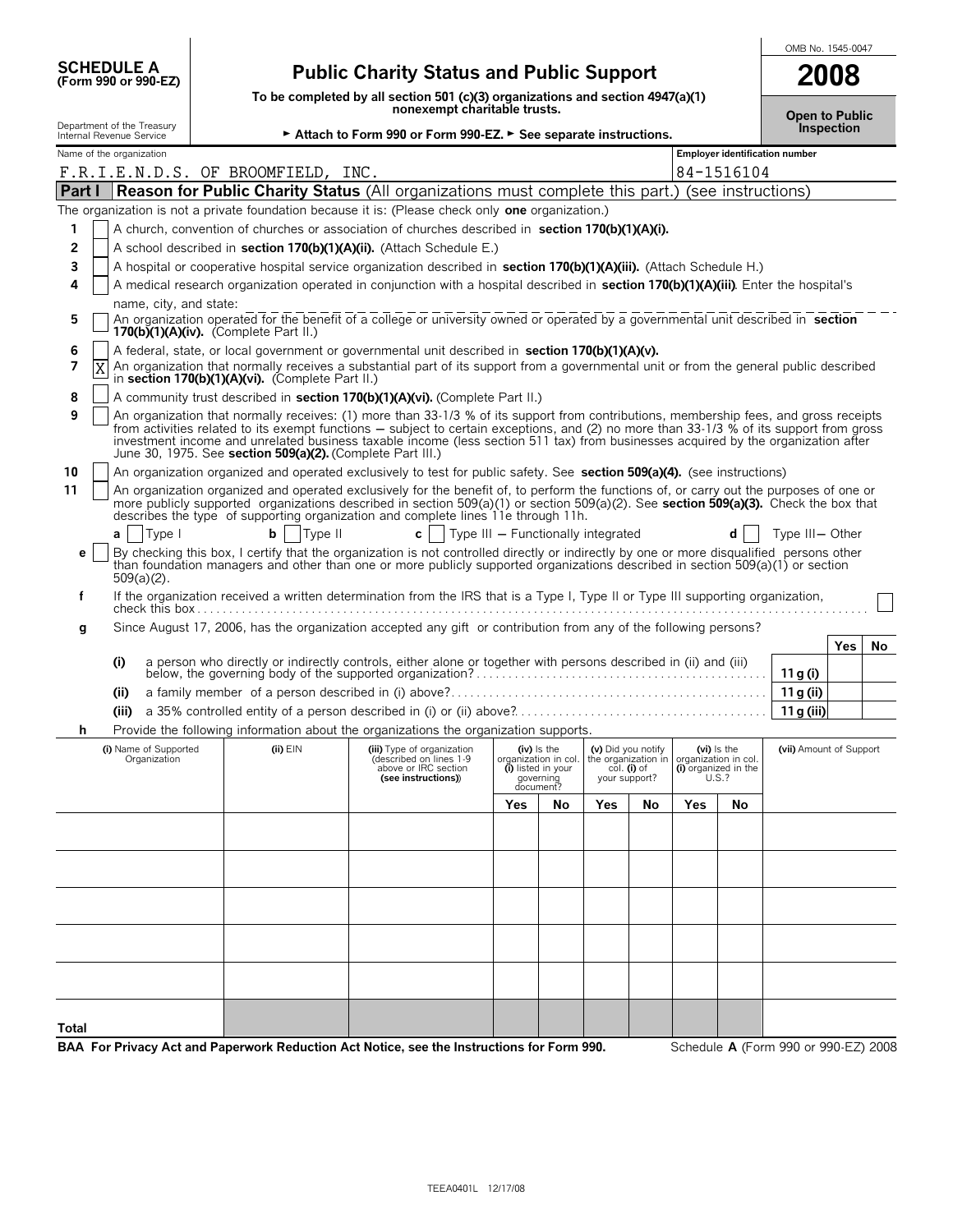| Schedule A (Form 990 or 990-EZ) 2008 $\,$ F.R.I.E.N.D.S. OF BROOMFIELD, INC. |  |  |
|------------------------------------------------------------------------------|--|--|

0.

 $0_{\cdot}$ 

| Schedule A (Form 990 or 990-EZ) 2008 F.R.I.E.N.D.S. OF BROOMFIELD, INC.                                              |          |            |            |          | 84-1516104 | Page 2    |  |  |
|----------------------------------------------------------------------------------------------------------------------|----------|------------|------------|----------|------------|-----------|--|--|
| Part II Support Schedule for Organizations Described in Sections 170(b)(1)(A)(iv) and 170(b)(1)(A)(vi)               |          |            |            |          |            |           |  |  |
| (Complete only if you checked the box on line 5, 7, or 8 of Part I.)                                                 |          |            |            |          |            |           |  |  |
| <b>Section A. Public Support</b>                                                                                     |          |            |            |          |            |           |  |  |
| Calendar year (or fiscal year<br>beginning in) $\rightarrow$                                                         | (a) 2004 | (b) $2005$ | $(c)$ 2006 | (d) 2007 | $(e)$ 2008 | (f) Total |  |  |
| Gifts, grants, contributions and<br>membership fees received. (Do<br>not include 'unusual grants.')                  | 4,423.   | 72, 376.   | 124,350.   | 114,804. | 167,287.   | 483,240.  |  |  |
| <b>2</b> Tax revenues levied for the<br>organization's benefit and<br>either paid to it or expended<br>on its behalf |          |            |            |          |            | 0.        |  |  |
| The value of services or<br>facilities furnished to the                                                              |          |            |            |          |            |           |  |  |

4,423. 72,376. 124,350. 114,804. 167,287. 483,240.

483,240.

## **Section B. Total Support**

from line 4.

**5** The portion of total

organization by a governmental unit without charge. Do not include the value of services or facilities generally furnished to the public without charge . . . . . . **4 Total.** Add lines 1-3. . . . . . . . . . .

contributions by each person (other than a governmental unit or publicly supported organization) included on line 1 that exceeds 2% of the amount shown on line 11, column (f)... **6 Public support.** Subtract line 5

| JECUUII D. TULAI JUPPUIT                                                                                                                                                                                                                                                                                                                                                                                    |          |            |            |            |            |                                 |
|-------------------------------------------------------------------------------------------------------------------------------------------------------------------------------------------------------------------------------------------------------------------------------------------------------------------------------------------------------------------------------------------------------------|----------|------------|------------|------------|------------|---------------------------------|
| Calendar year (or fiscal year<br>beginning in) ►                                                                                                                                                                                                                                                                                                                                                            | (a) 2004 | (b) $2005$ | $(c)$ 2006 | $(d)$ 2007 | $(e)$ 2008 | (f) Total                       |
| 7 Amounts from line $4, \ldots, \ldots$                                                                                                                                                                                                                                                                                                                                                                     | 4,423.   | 72,376.    | 124,350.   | 114,804.   | 167,287.   | 483,240.                        |
| 8 Gross income from interest.<br>dividends, payments received<br>on securities loans, rents,<br>royalties and income form<br>similar sources                                                                                                                                                                                                                                                                |          |            |            | 1,492.     |            | 1,492.                          |
| 9 Net income form unrelated<br>business activities, whether or<br>not the business is regularly<br>carried on $\ldots$ , $\ldots$ , $\ldots$                                                                                                                                                                                                                                                                |          |            |            |            |            | $0$ .                           |
| 10 Other income. Do not include<br>gain or loss form the sale of<br>capital assets (Explain in<br>Part IV.). SEE. PART. IV                                                                                                                                                                                                                                                                                  |          |            |            | 1,531.     | 1,412.     | 2,943.                          |
| 11 Total support. Add lines 7<br>through $10, \ldots, \ldots, \ldots, \ldots$                                                                                                                                                                                                                                                                                                                               |          |            |            |            |            | 487,675.                        |
|                                                                                                                                                                                                                                                                                                                                                                                                             |          |            |            |            |            | 0.                              |
| 13 First five years. If the Form 990 is for the organization's first, second, third, fourth, or fifth tax year as a section 501(c)(3)                                                                                                                                                                                                                                                                       |          |            |            |            |            |                                 |
| Section C. Computation of Public Support Percentage                                                                                                                                                                                                                                                                                                                                                         |          |            |            |            |            |                                 |
|                                                                                                                                                                                                                                                                                                                                                                                                             |          |            |            |            |            | 99.1%                           |
|                                                                                                                                                                                                                                                                                                                                                                                                             |          |            |            |            |            | 100.0%                          |
| 16a 33-1/3 support test - 2008. If the organization did not check the box on line 13, and the line 14 is 33-1/3 % or more, check this box                                                                                                                                                                                                                                                                   |          |            |            |            |            | $\blacktriangleright$ $\vert$ X |
| <b>b 33-1/3 support test - 2007.</b> If the organization did not check a box on line 13, or 16a, and line 15 is 33-1/3% or more, check this box                                                                                                                                                                                                                                                             |          |            |            |            |            |                                 |
| 17a 10%-facts-and-circumstances test - 2008. If the organization did not check a box on line 13, 16a, or 16b, and line 14 is 10%<br>or more, and if the organization meets the 'facts-and-circumstances' test, check this box and stop here. Explain in Part IV how<br>the organization meets the 'facts-and-circumstances' test. The organization qualifies as a publicly supported organization           |          |            |            |            |            |                                 |
| <b>b 10%-facts-and-circumstances test - 2007.</b> If the organization did not check a box on line 13, 16a, 16b, or 17a, and line 15 is 10%<br>or more, and if the organization meets the 'facts-and-circumstances' test, check this box and stop here. Explain in Part IV how the<br>organization meets the 'facts-and-circumstances' test. The organization qualifies as a publicly supported organization |          |            |            |            |            |                                 |
|                                                                                                                                                                                                                                                                                                                                                                                                             |          |            |            |            |            |                                 |

18 **Private foundation.** If the organization did not check a box on line, 13, 16a, 16b, 17a, or 17b, check this box and see instructions . . .  $\blacktriangleright$  $\overline{\phantom{a}}$ **BAA** Schedule **A** (Form 990 or 990-EZ) 2008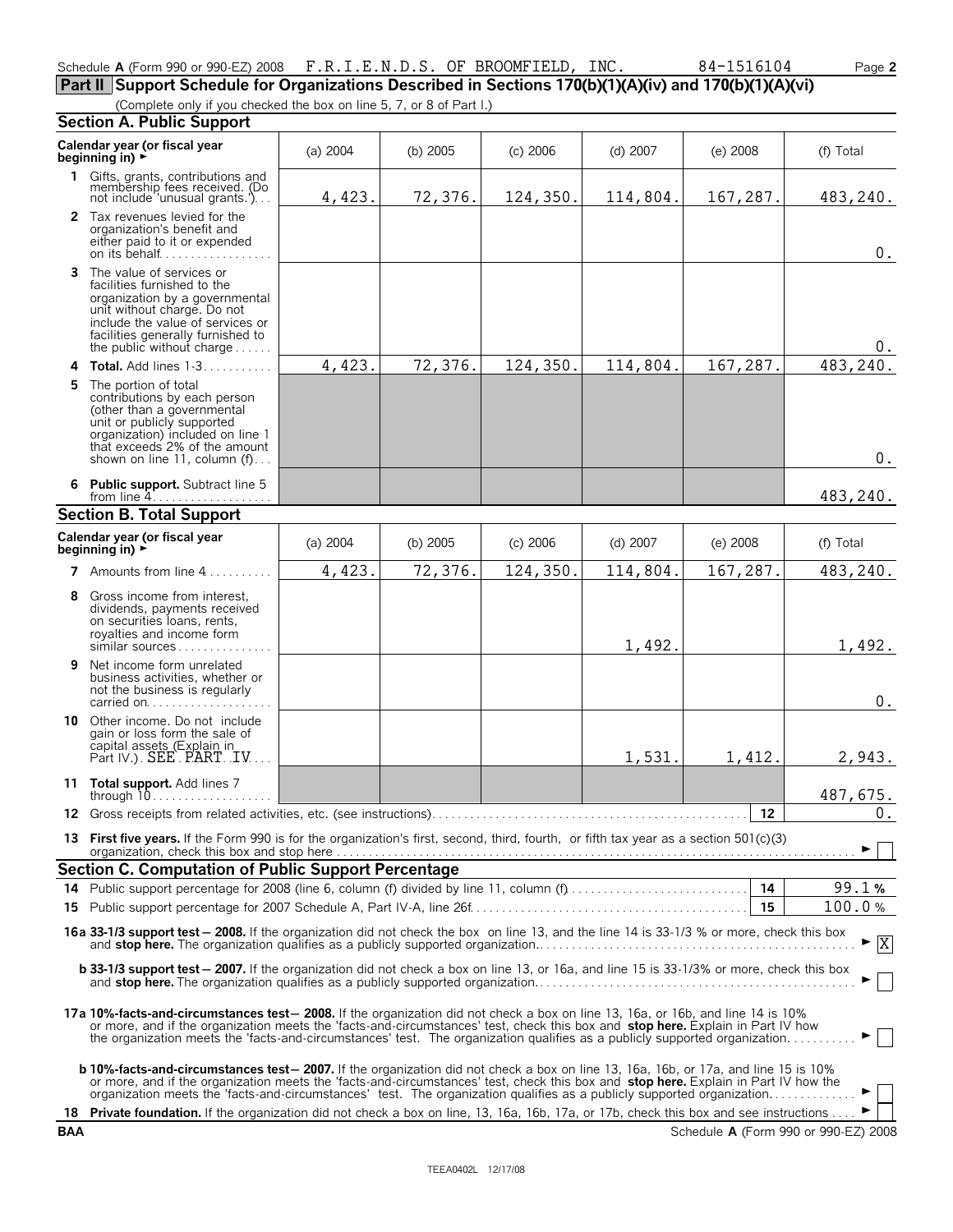| Schedule $A$ (Form 990 or 990-EZ) 2008 $F.R.I.E.N.D.S.$ OF BROOMFIELD, INC. |  | 84-1516104 | Page 3 |
|-----------------------------------------------------------------------------|--|------------|--------|
| Part III Support Schedule for Organizations Described in Section 509(a)(2)  |  |            |        |

(Complete only if you checked the box on line 9 of Part I.)

|               | <b>Section A. Public Support</b>                                                                                                                                                                                                                                          |          |            |            |            |            |    |           |
|---------------|---------------------------------------------------------------------------------------------------------------------------------------------------------------------------------------------------------------------------------------------------------------------------|----------|------------|------------|------------|------------|----|-----------|
|               | Calendar year (or fiscal yr beginning in) ►                                                                                                                                                                                                                               | (a) 2004 | (b) 2005   | $(c)$ 2006 | $(d)$ 2007 | $(e)$ 2008 |    | (f) Total |
|               | 1 Gifts, grants, contributions and<br>membership fees received. (Do<br>not include 'unusual grants.')                                                                                                                                                                     |          |            |            |            |            |    |           |
| $\mathcal{P}$ | Gross receipts from<br>admissions, merchandise sold<br>or services performed, or<br>facilities furnished in a activity<br>that is related to the<br>organization's tax-exempt                                                                                             |          |            |            |            |            |    |           |
|               | purpose<br>3 Gross receipts from activities that are<br>not an unrelated trade or business<br>under section $513$                                                                                                                                                         |          |            |            |            |            |    |           |
|               | 4 Tax revenues levied for the<br>organization's benefit and<br>either paid to or expended on<br>its behalf $\ldots$ , $\ldots$ , $\ldots$ , $\ldots$ , $\ldots$                                                                                                           |          |            |            |            |            |    |           |
| 5.            | The value of services or<br>facilities furnished by a<br>governmental unit to the<br>organization without charge                                                                                                                                                          |          |            |            |            |            |    |           |
|               | <b>6 Total.</b> Add lines 1-5.<br>7a Amounts included on lines 1.<br>2, 3 received from disqualified<br>$persons.$                                                                                                                                                        |          |            |            |            |            |    |           |
|               | <b>b</b> Amounts included on lines 2<br>and 3 received from other than<br>disqualified persons that<br>exceed the greater of 1% of<br>the total of lines 9, 10c, 11,<br>and 12 for the year or $$5,000$                                                                   |          |            |            |            |            |    |           |
|               | c Add lines $7a$ and $7b$                                                                                                                                                                                                                                                 |          |            |            |            |            |    |           |
|               | 8 Public support (Subtract line                                                                                                                                                                                                                                           |          |            |            |            |            |    |           |
|               | 7c from line 6.). <u>.</u>                                                                                                                                                                                                                                                |          |            |            |            |            |    |           |
|               | <b>Section B. Total Support</b>                                                                                                                                                                                                                                           |          |            |            |            |            |    |           |
|               | <b>Calendar year</b> (or fiscal yr beginning in) ►                                                                                                                                                                                                                        | (a) 2004 | $(b)$ 2005 | $(c)$ 2006 | $(d)$ 2007 | $(e)$ 2008 |    | (f) Total |
|               | <b>9</b> Amounts from line $6, 1, 1, 1, 1, 1$                                                                                                                                                                                                                             |          |            |            |            |            |    |           |
|               | <b>10a</b> Gross income from interest,<br>dividends, payments received<br>on securities loans, rents,<br>rovalties and income form<br>similar sources                                                                                                                     |          |            |            |            |            |    |           |
|               | <b>b</b> Unrelated business taxable<br>income (less section 511<br>taxes) from businesses<br>acquired after June 30, 1975                                                                                                                                                 |          |            |            |            |            |    |           |
| 11.           | c Add lines 10a and 10b $\dots\dots$<br>Net income from unrelated business<br>activities not included inline 10b,<br>whether or not the business is                                                                                                                       |          |            |            |            |            |    |           |
|               | 12 Other income. Do not include<br>gain or loss from the sale of<br>čapital assets (Explain in                                                                                                                                                                            |          |            |            |            |            |    |           |
|               | 13 Total support. (add Ins 9, 10c, 11, and 12.)                                                                                                                                                                                                                           |          |            |            |            |            |    |           |
| 14            |                                                                                                                                                                                                                                                                           |          |            |            |            |            |    |           |
|               |                                                                                                                                                                                                                                                                           |          |            |            |            |            |    |           |
|               | <b>Section C. Computation of Public Support Percentage</b>                                                                                                                                                                                                                |          |            |            |            |            |    |           |
|               |                                                                                                                                                                                                                                                                           |          |            |            |            |            | 15 | %         |
|               |                                                                                                                                                                                                                                                                           |          |            |            |            |            | 16 | %         |
|               | Section D. Computation of Investment Income Percentage                                                                                                                                                                                                                    |          |            |            |            |            |    |           |
|               | 17 Investment income percentage for 2008 (line 10c, column (f) divided by line 13, column (f)                                                                                                                                                                             |          |            |            |            |            | 17 | %         |
|               |                                                                                                                                                                                                                                                                           |          |            |            |            |            | 18 | %         |
|               | 19a 33-1/3 support tests - 2008. If the organization did not check the box on line 14, and line 15 is more than 33-1/3%, and line 17 is not<br>more than 33-1/3%, check this box and stop here. The organization qualifies as a publicly supported organization           |          |            |            |            |            |    |           |
|               | <b>b 33-1/3 support tests - 2007.</b> If the organization did not check a box on line 14 or 19a, and line 16 is more than 33-1/3%, and line 18<br>is not more than 33-1/3%, check this box and stop here. The organization qualifies as a publicly supported organization |          |            |            |            |            |    |           |
|               | 20 Private foundation. If the organization did not check a box on line 14, 19a, or 19b, check this box and see instructions                                                                                                                                               |          |            |            |            |            |    |           |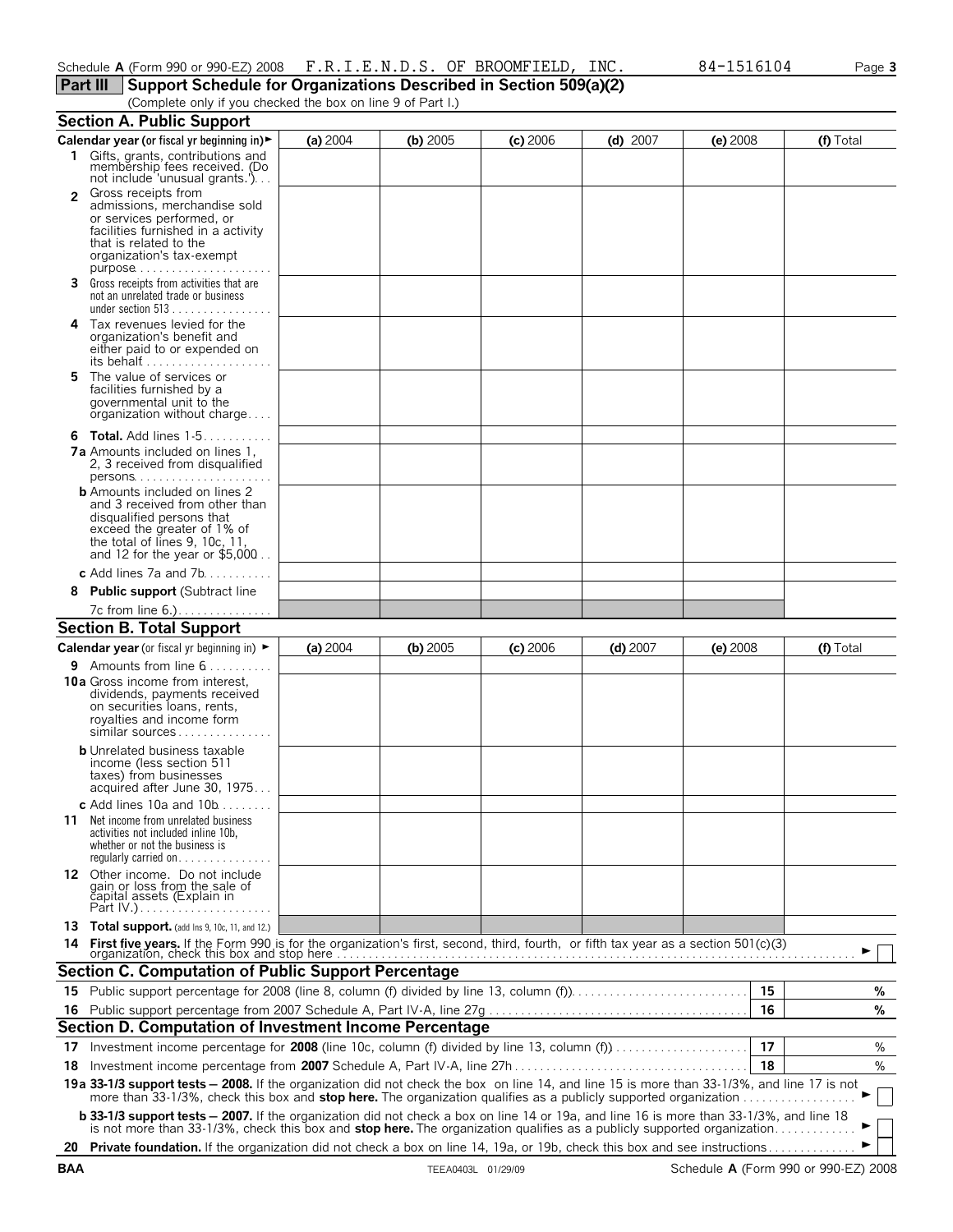|  |  | Part II, line 17a or 17b; or Part III, line 12. Provide any other additional information. (see instructions) |  |
|--|--|--------------------------------------------------------------------------------------------------------------|--|
|  |  |                                                                                                              |  |
|  |  |                                                                                                              |  |
|  |  |                                                                                                              |  |
|  |  |                                                                                                              |  |
|  |  |                                                                                                              |  |
|  |  |                                                                                                              |  |
|  |  |                                                                                                              |  |
|  |  |                                                                                                              |  |
|  |  |                                                                                                              |  |
|  |  |                                                                                                              |  |
|  |  |                                                                                                              |  |
|  |  |                                                                                                              |  |
|  |  |                                                                                                              |  |
|  |  |                                                                                                              |  |
|  |  |                                                                                                              |  |
|  |  |                                                                                                              |  |
|  |  |                                                                                                              |  |
|  |  |                                                                                                              |  |
|  |  |                                                                                                              |  |
|  |  |                                                                                                              |  |
|  |  |                                                                                                              |  |
|  |  |                                                                                                              |  |
|  |  |                                                                                                              |  |
|  |  |                                                                                                              |  |
|  |  |                                                                                                              |  |
|  |  |                                                                                                              |  |
|  |  |                                                                                                              |  |
|  |  |                                                                                                              |  |

Schedule **A** (Form 990 or 990-EZ) 2008 F.R.I.E.N.D.S. OF BROOMFIELD, INC. 84-1516104 Page 4

**Supplemental Information.** Complete this part to provide the explanation required by Part II, line 10;

**Part IV**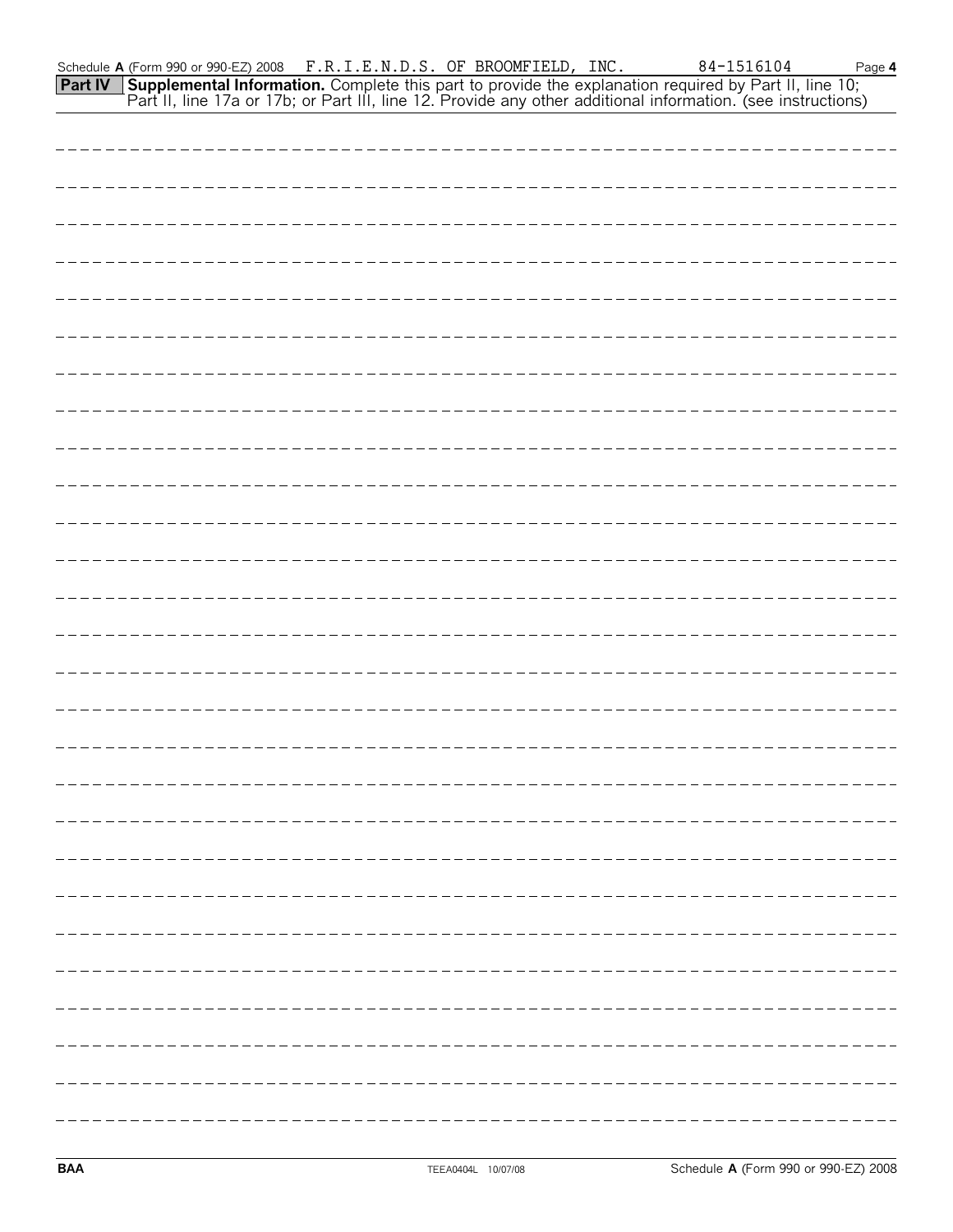|                                         | F.R.I.E.N.D.S. OF BROOMFIELD, INC. |                          |     |      |     |                  |
|-----------------------------------------|------------------------------------|--------------------------|-----|------|-----|------------------|
| PART II, LINE 10 - OTHER INCOME         |                                    |                          |     |      |     |                  |
| NATURE AND SOURCE                       |                                    | $2007 - 2006$            |     | 2005 |     | 2004             |
| MISCELLANEOUS INCOME<br>TOTAL <u>\$</u> | $\frac{1,412}{1,412}$ \$           | $\frac{1,531}{1,531}$ \$ | 0.5 |      | 0.5 | $\overline{0}$ . |
|                                         |                                    |                          |     |      |     |                  |
|                                         |                                    |                          |     |      |     |                  |
|                                         |                                    |                          |     |      |     |                  |
|                                         |                                    |                          |     |      |     |                  |
|                                         |                                    |                          |     |      |     |                  |
|                                         |                                    |                          |     |      |     |                  |
|                                         |                                    |                          |     |      |     |                  |
|                                         |                                    |                          |     |      |     |                  |
|                                         |                                    |                          |     |      |     |                  |
|                                         |                                    |                          |     |      |     |                  |
|                                         |                                    |                          |     |      |     |                  |
|                                         |                                    |                          |     |      |     |                  |
|                                         |                                    |                          |     |      |     |                  |
|                                         |                                    |                          |     |      |     |                  |
|                                         |                                    |                          |     |      |     |                  |
|                                         |                                    |                          |     |      |     |                  |
|                                         |                                    |                          |     |      |     |                  |
|                                         |                                    |                          |     |      |     |                  |
|                                         |                                    |                          |     |      |     |                  |
|                                         |                                    |                          |     |      |     |                  |
|                                         |                                    |                          |     |      |     |                  |
|                                         |                                    |                          |     |      |     |                  |
|                                         |                                    |                          |     |      |     |                  |
|                                         |                                    |                          |     |      |     |                  |
|                                         |                                    |                          |     |      |     |                  |

Г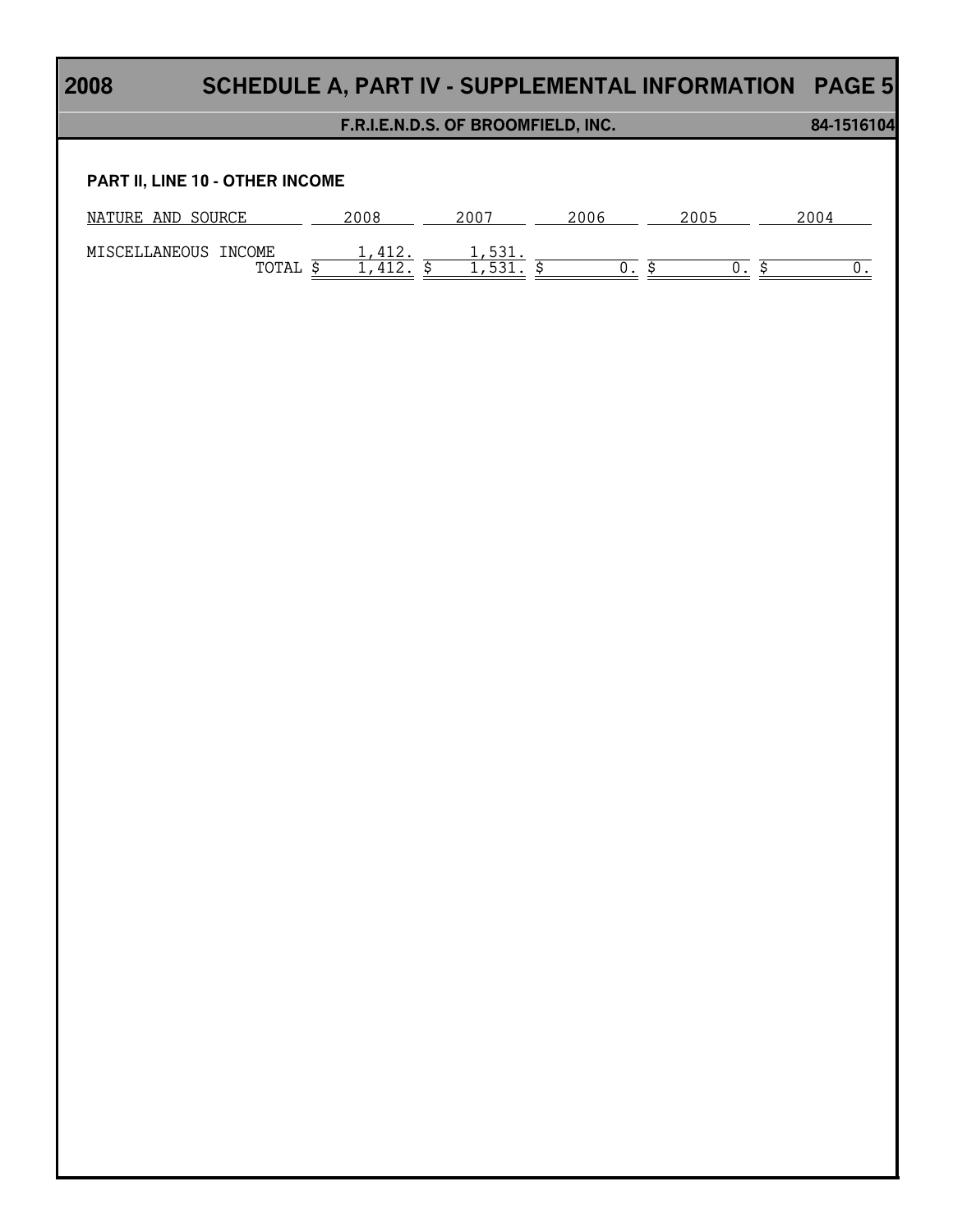## **Schedule B**  $\overline{B}$  **PUBLIC DISCLOSURE COPY**  $\overline{O}$   $\overline{O}$   $\overline{O}$   $\overline{O}$   $\overline{O}$   $\overline{O}$   $\overline{O}$   $\overline{O}$   $\overline{O}$   $\overline{O}$   $\overline{O}$   $\overline{O}$   $\overline{O}$   $\overline{O}$   $\overline{O}$   $\overline{O}$   $\overline{O}$   $\overline{O}$   $\overline{O}$   $\overline$

## **Schedule of Contributors**

G **Attach to Form 990, 990-EZ and 990-PF** ► See separate instructions.



Department of the Treasury Internal Revenue Service

## **Name of the organization Employer identification number**

## F.R.I.E.N.D.S. OF BROOMFIELD, INC.  $|84-1516104$

| <b>Organization type</b> (check one): |                                                                                                                                                                |
|---------------------------------------|----------------------------------------------------------------------------------------------------------------------------------------------------------------|
| Filers of:                            | Section:                                                                                                                                                       |
| Form 990 or 990-EZ                    | $ X $ 501(c)( 3) (enter number) organization                                                                                                                   |
|                                       | $4947(a)(1)$ nonexempt charitable trust not treated as a private foundation<br>527 political organization                                                      |
| Form 990-PF                           | $\vert$ 501(c)(3) exempt private foundation<br>$4947(a)(1)$ nonexempt charitable trust treated as a private foundation<br>501(c)(3) taxable private foundation |

Check if your organization is covered by the **General Rule** or a **Special Rule**. (**Note:** Only a section 501(c)(7), (8), or (10) organization can check<br>boxes for both the General Rule and a Special Rule. See instructions.)

#### **General Rule -**

For organizations filing Form 990, 990-EZ, or 990-PF that received, during the year, \$5,000 or more (in money or property) from any one contributor. (Complete Parts I and II.)

### **Special Rules -**

For a section 501(c)(3) organization filing Form 990, or Form 990-EZ, that met the 33-1/3% support test of the regulations under sections X For a section 501(c)(3) organization filing Form 990, or Form 990-EZ, that met the 33-1/3% support test of the regulations under sections<br>509(a)(1)/170(b)(1)(A)(vi) and received from any one contributor, during the year, amount on Form 990, Part VIII, line 1h or 2% of the amount on Form 990-EZ, line 1. Complete Parts I and II.

For a section 501(c)(7), (8), or (10) organization filing Form 990, or Form 990-EZ, that received from any one contributor, during the year, aggregate contributions or bequests of more than \$1,000 for use *exclusively* for religious, charitable, scientific, literary, or educational purposes, or the prevention of cruelty to children or animals. Complete Parts I, II, and III.

For a section 501(c)(7), (8), or (10) organization filing Form 990, or Form 990-EZ, that received from any one contributor, during the year, some contributions for use *exclusively* for religious, charitable, etc, purposes, but these contributions did not aggregate to more than<br>\$1,000. (If this box is checked, enter here the total contributions that were receiv

religious, charitable, etc, contributions of \$5,000 or more during the year.). . . . . . . . . . . .

**Caution:** Organizations that are not covered by the General Rule and/or the Special Rules do not file Schedule B (Form 990, 990-EZ, or 990-PF) but they **must** answer 'No' on Part IV, line 2 of their Form 990, or check the box in the heading of their Form 990-EZ, or on line 2 of<br>their Form 990-PF, to certify that they do not meet the filing requirements of

**BAA For Privacy Act and Paperwork Reduction Act Notice, see the Instructions for Form 990. These instructions will be issued separately.**

**Schedule B** (Form 990, 990-EZ, or 990-PF) (2008)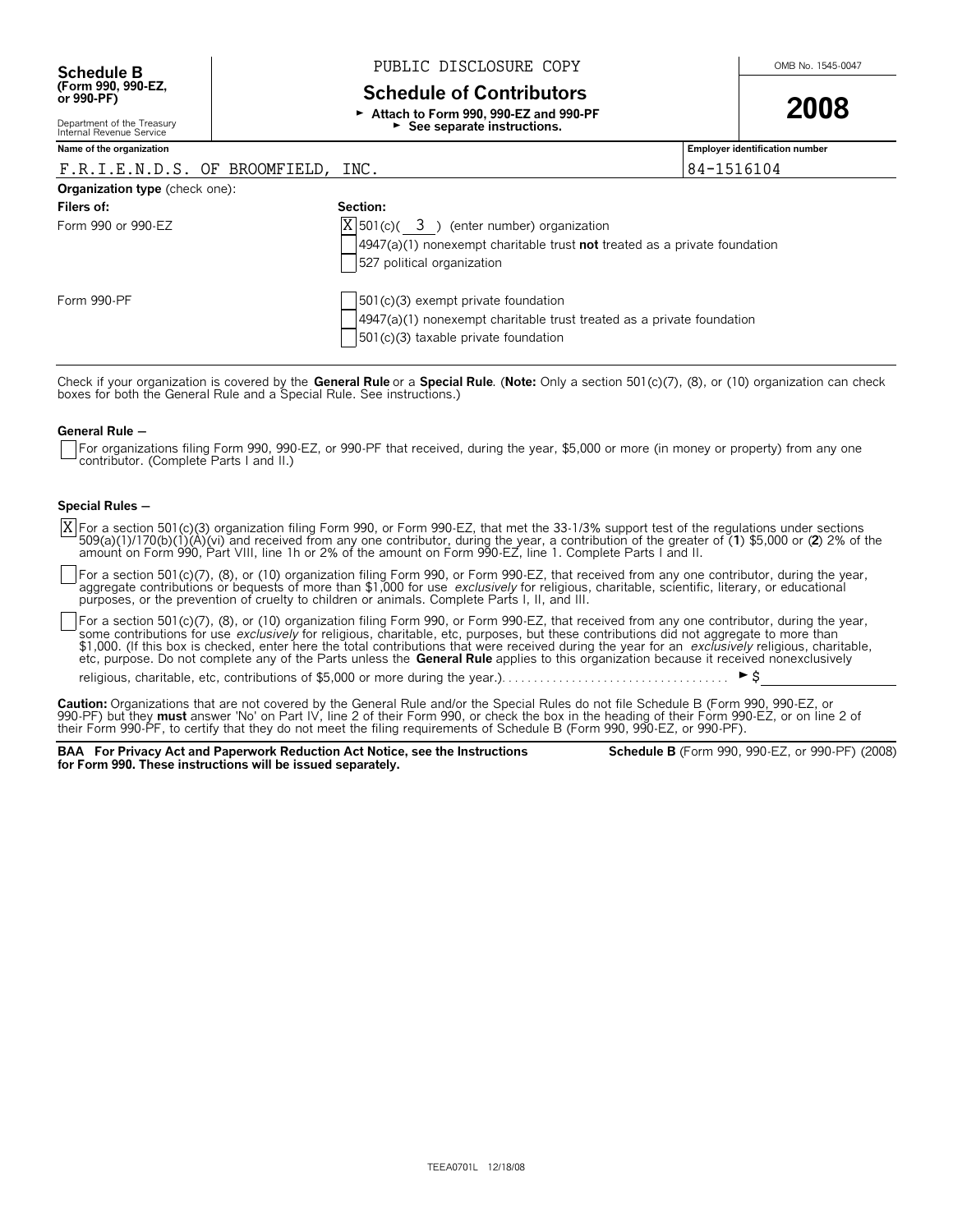| Schedule <b>B</b> (Form 990, 990-EZ, or 990-PF) (2008) | Page | ΩŤ                             | of Part |
|--------------------------------------------------------|------|--------------------------------|---------|
| Name of organization                                   |      | Employer identification number |         |
| INC.<br>OF BROOMFIELD.<br>F.R.I.E.N.D.S.               |      | 84-1516104                     |         |

**Part I Contributors** (see instructions.)

| (a)            | (b)                        | (c)                        | (d)                                                                                            |
|----------------|----------------------------|----------------------------|------------------------------------------------------------------------------------------------|
| <b>Number</b>  | Name, address, and ZIP + 4 | Aggregate<br>contributions | Type of contribution                                                                           |
| 1              |                            | 5,000.<br>\$               | Χ<br>Person<br>Payroll<br>Noncash<br>(Complete Part II if there<br>is a noncash contribution.) |
| (a)            | (b)                        | (c)                        | (d)                                                                                            |
| <b>Number</b>  | Name, address, and ZIP + 4 | Aggregate<br>contributions | Type of contribution                                                                           |
| $\overline{c}$ |                            | 20,000.<br>\$              | Χ<br>Person<br>Payroll<br>Noncash<br>(Complete Part II if there<br>is a noncash contribution.) |
| (a)            | (b)                        | (c)                        | (d)                                                                                            |
| <b>Number</b>  | Name, address, and ZIP + 4 | Aggregate<br>contributions | Type of contribution                                                                           |
|                |                            |                            | Person<br>Payroll<br>Noncash<br>(Complete Part II if there<br>is a noncash contribution.)      |
| (a)            | (b)                        | (c)                        | (d)                                                                                            |
| <b>Number</b>  | Name, address, and ZIP + 4 | Aggregate<br>contributions | Type of contribution                                                                           |
|                |                            |                            | Person<br>Payroll<br>Noncash<br>(Complete Part II if there<br>is a noncash contribution.)      |
| (a)            | (b)                        | (c)                        | (d)                                                                                            |
| <b>Number</b>  | Name, address, and ZIP + 4 | Aggregate<br>contributions | Type of contribution                                                                           |
|                |                            |                            | Person<br>Payroll<br>Noncash<br>(Complete Part II if there<br>is a noncash contribution.)      |
| (a)            | (b)                        | (c)                        | (d)                                                                                            |
| <b>Number</b>  | Name, address, and ZIP + 4 | Aggregate<br>contributions | Type of contribution                                                                           |
|                |                            |                            | Person<br>Payroll<br>Noncash<br>(Complete Part II if there<br>is a noncash contribution.)      |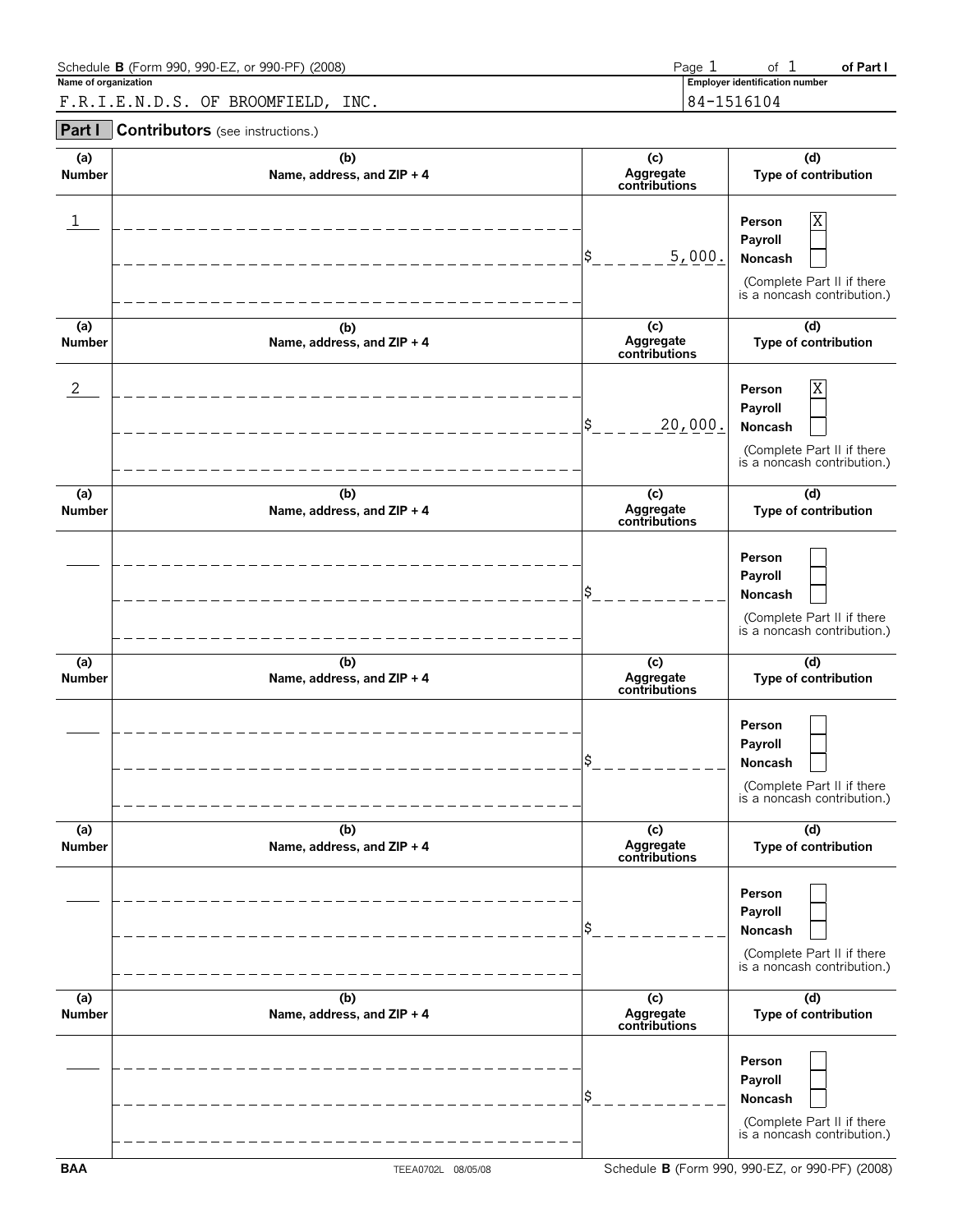| Schedule <b>B</b> (Form 990, 990-EZ, or 990-PF) (2008) | Page |        | Ωt    | ਾਂ Part ⊪                      |
|--------------------------------------------------------|------|--------|-------|--------------------------------|
| Name of organization                                   |      |        |       | Employer identification number |
| INC.<br>BROOMFIELD.<br>F.R.I.E.N.D.S.<br>OF            |      | $84 -$ | -6104 |                                |

## **Part II Noncash Property** (see instructions.)

| (a)<br>No. from<br>Part I | (b)<br>Description of noncash property given | (c)<br>FMV (or estimate)<br>(see instructions)  | (d)<br>Date received |
|---------------------------|----------------------------------------------|-------------------------------------------------|----------------------|
|                           | N/A                                          | \$                                              |                      |
| (a)<br>No. from<br>Part I | (b)<br>Description of noncash property given | (c)<br>FMV (or estimate)<br>(see instructions)  | (d)<br>Date received |
|                           |                                              | \$                                              |                      |
| (a)<br>No. from<br>Part I | (b)<br>Description of noncash property given | (c)<br>FMV (or estimate)<br>(see instructions)  | (d)<br>Date received |
|                           |                                              | \$                                              |                      |
| (a)<br>No. from<br>Part I | (b)<br>Description of noncash property given | (c)<br>FMV (or estimate)<br>(see instructions)  | (d)<br>Date received |
|                           |                                              | \$                                              |                      |
| (a)<br>No. from<br>Part I | (b)<br>Description of noncash property given | (c)<br>FMV (or estimate)<br>(see instructions)  | (d)<br>Date received |
|                           |                                              | \$                                              |                      |
| (a)<br>No. from<br>Part I | (b)<br>Description of noncash property given | (c)<br>FMV (or estimate)<br>(see instructions)  | (d)<br>Date received |
|                           |                                              | \$                                              |                      |
| <b>BAA</b>                |                                              | Schedule B (Form 990, 990-EZ, or 990-PF) (2008) |                      |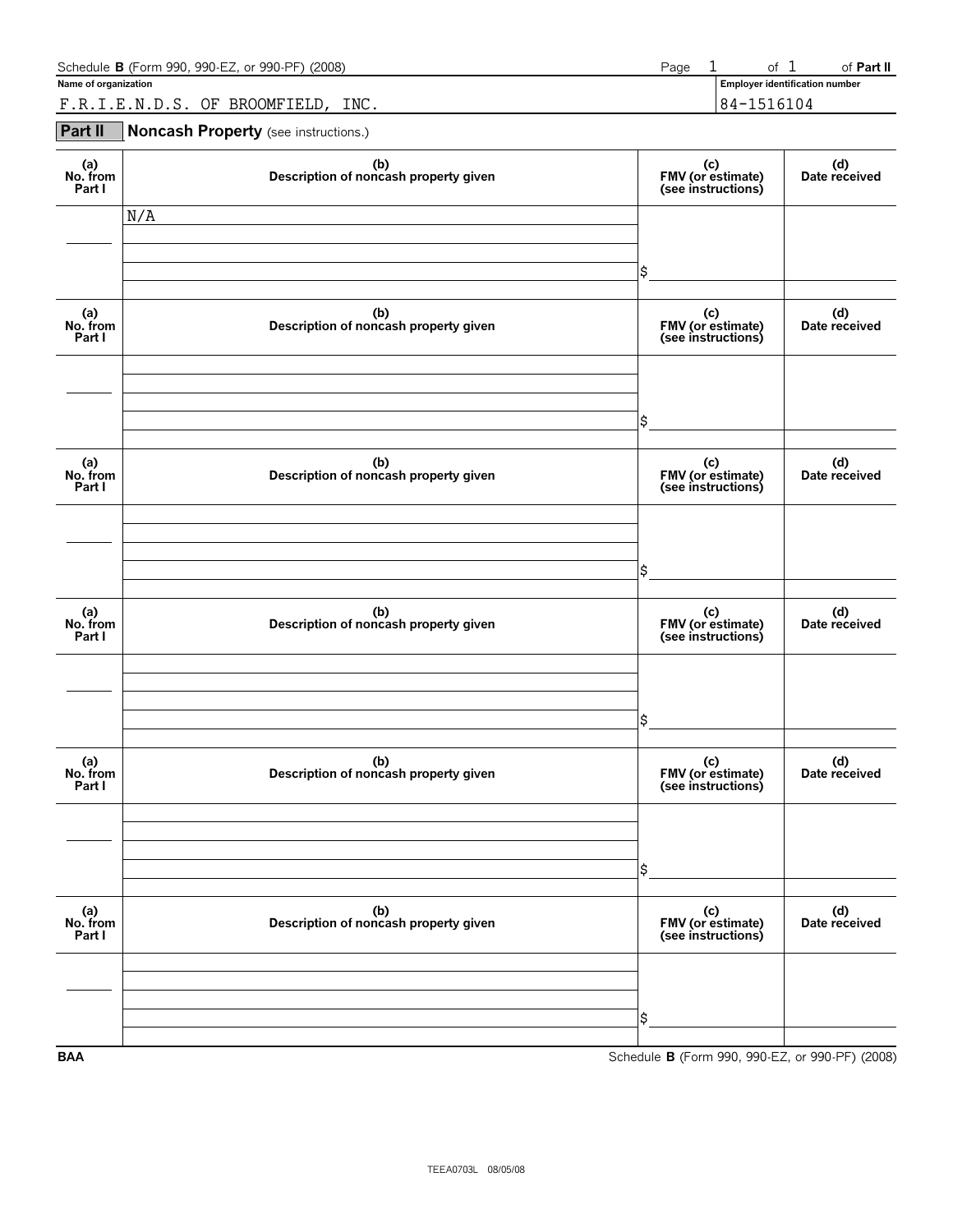|                           | Schedule B (Form 990, 990-EZ, or 990-PF) (2008)                                                                                                                                                                                |                                          |                                          | Page 1                                 | of 1                                  | of Part III |  |  |  |  |  |  |
|---------------------------|--------------------------------------------------------------------------------------------------------------------------------------------------------------------------------------------------------------------------------|------------------------------------------|------------------------------------------|----------------------------------------|---------------------------------------|-------------|--|--|--|--|--|--|
| Name of organization      |                                                                                                                                                                                                                                |                                          |                                          |                                        | <b>Employer identification number</b> |             |  |  |  |  |  |  |
|                           | F.R.I.E.N.D.S. OF BROOMFIELD, INC.                                                                                                                                                                                             |                                          |                                          |                                        | 84-1516104                            |             |  |  |  |  |  |  |
| Part III                  | Exclusively religious, charitable, etc, individual contributions to section 501(c)(7), (8), or (10)<br>organizations aggregating more than \$1,000 for the year. (Complete cols (a) through (e) and the following line entry.) |                                          |                                          |                                        |                                       |             |  |  |  |  |  |  |
|                           | For organizations completing Part III, enter total of exclusively religious, charitable, etc,<br>contributions of \$1,000 or less for the year. (Enter this information once $-$ see instructions.)                            | (c)                                      |                                          |                                        | $\blacktriangleright$ \$              | N/A         |  |  |  |  |  |  |
| (a)<br>No. from           | (b)<br>Purpose of gift                                                                                                                                                                                                         |                                          |                                          | (d)                                    |                                       |             |  |  |  |  |  |  |
| Part I                    | N/A                                                                                                                                                                                                                            | Use of gift                              | Description of how gift is held          |                                        |                                       |             |  |  |  |  |  |  |
|                           |                                                                                                                                                                                                                                |                                          |                                          |                                        |                                       |             |  |  |  |  |  |  |
|                           |                                                                                                                                                                                                                                |                                          |                                          |                                        |                                       |             |  |  |  |  |  |  |
|                           | (e)<br>Transfer of gift<br>Transferee's name, address, and ZIP + 4<br>Relationship of transferor to transferee                                                                                                                 |                                          |                                          |                                        |                                       |             |  |  |  |  |  |  |
|                           |                                                                                                                                                                                                                                |                                          |                                          |                                        |                                       |             |  |  |  |  |  |  |
| (a)                       | (b)                                                                                                                                                                                                                            | (c)                                      |                                          |                                        | (d)                                   |             |  |  |  |  |  |  |
| No. from<br>Part I        | Purpose of gift                                                                                                                                                                                                                | Use of gift                              |                                          |                                        | Description of how gift is held       |             |  |  |  |  |  |  |
|                           |                                                                                                                                                                                                                                |                                          |                                          |                                        |                                       |             |  |  |  |  |  |  |
|                           |                                                                                                                                                                                                                                |                                          |                                          |                                        |                                       |             |  |  |  |  |  |  |
|                           |                                                                                                                                                                                                                                | (e)<br>Transfer of gift                  | Relationship of transferor to transferee |                                        |                                       |             |  |  |  |  |  |  |
|                           | Transferee's name, address, and ZIP + 4                                                                                                                                                                                        |                                          |                                          |                                        |                                       |             |  |  |  |  |  |  |
|                           |                                                                                                                                                                                                                                |                                          |                                          |                                        |                                       |             |  |  |  |  |  |  |
| (a)<br>No. from<br>Part I | (b)<br>Purpose of gift                                                                                                                                                                                                         | (c)<br>Use of gift                       |                                          | (d)<br>Description of how gift is held |                                       |             |  |  |  |  |  |  |
|                           |                                                                                                                                                                                                                                |                                          |                                          |                                        |                                       |             |  |  |  |  |  |  |
|                           | Transferee's name, address, and ZIP + 4                                                                                                                                                                                        | (e)<br>Transfer of gift                  | Relationship of transferor to transferee |                                        |                                       |             |  |  |  |  |  |  |
|                           |                                                                                                                                                                                                                                |                                          |                                          |                                        |                                       |             |  |  |  |  |  |  |
|                           |                                                                                                                                                                                                                                |                                          |                                          |                                        |                                       |             |  |  |  |  |  |  |
| (a)<br>No. from<br>Part I | (b)<br>Purpose of gift                                                                                                                                                                                                         | (c)<br>Use of gift                       |                                          | Description of how gift is held        |                                       |             |  |  |  |  |  |  |
|                           |                                                                                                                                                                                                                                |                                          |                                          |                                        |                                       |             |  |  |  |  |  |  |
|                           |                                                                                                                                                                                                                                |                                          |                                          |                                        |                                       |             |  |  |  |  |  |  |
|                           | Transferee's name, address, and ZIP + 4                                                                                                                                                                                        | Relationship of transferor to transferee |                                          |                                        |                                       |             |  |  |  |  |  |  |
|                           |                                                                                                                                                                                                                                |                                          |                                          |                                        |                                       |             |  |  |  |  |  |  |
|                           |                                                                                                                                                                                                                                |                                          |                                          |                                        |                                       |             |  |  |  |  |  |  |
|                           |                                                                                                                                                                                                                                |                                          |                                          |                                        |                                       |             |  |  |  |  |  |  |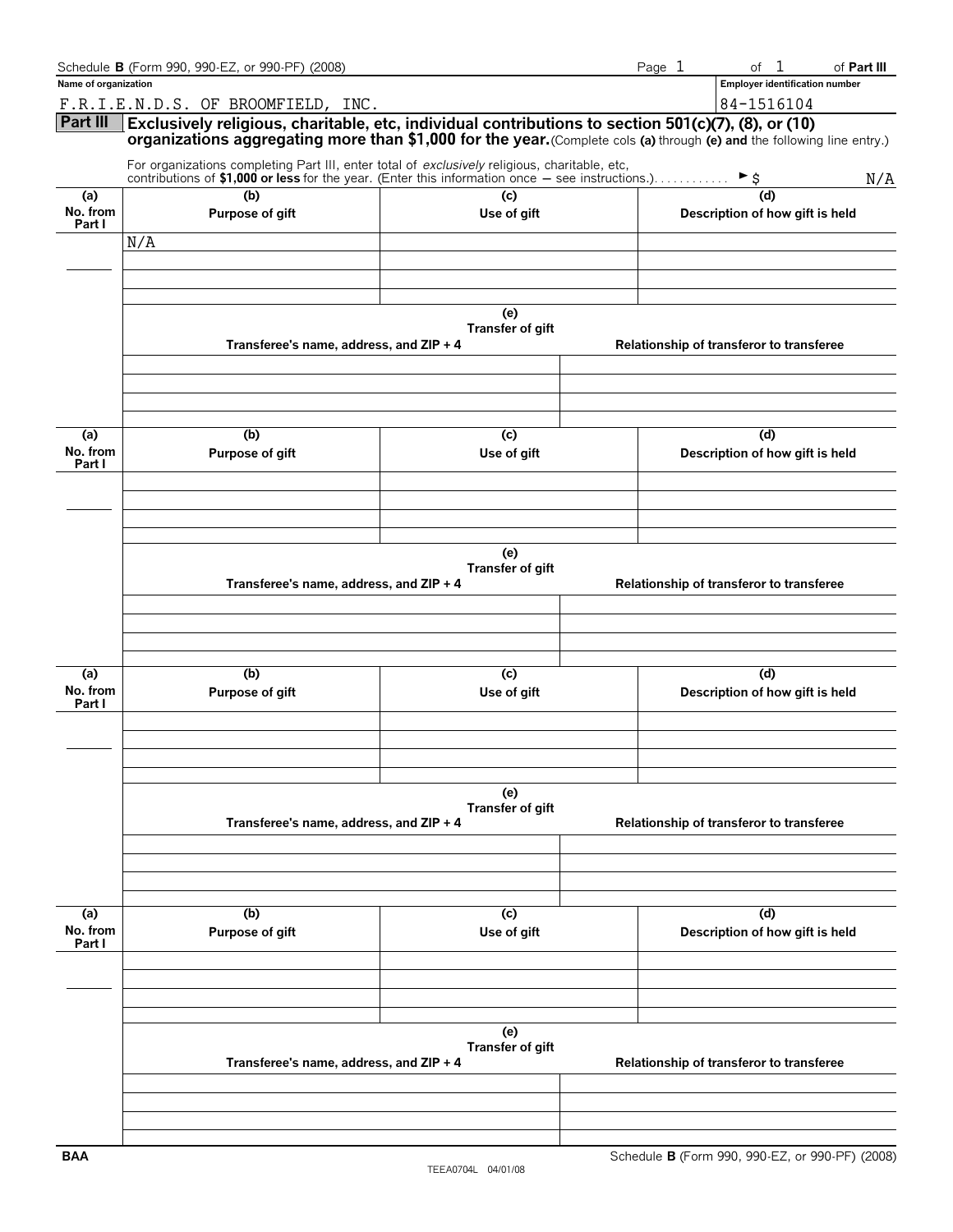|                                                                                                                    |                                    |                                                                                                                                                                      |                              |                   |                  |              | OMB No. 1545-0172             |  |  |  |
|--------------------------------------------------------------------------------------------------------------------|------------------------------------|----------------------------------------------------------------------------------------------------------------------------------------------------------------------|------------------------------|-------------------|------------------|--------------|-------------------------------|--|--|--|
| Form 4562                                                                                                          |                                    | <b>Depreciation and Amortization</b><br>(Including Information on Listed Property)                                                                                   |                              |                   |                  |              |                               |  |  |  |
| Department of the Treasury<br>Internal Revenue Service<br>(99)                                                     |                                    | $\triangleright$ See separate instructions.                                                                                                                          | Attach to your tax return.   |                   |                  |              | Attachment<br>Sequence No. 67 |  |  |  |
| Name(s) shown on return                                                                                            |                                    |                                                                                                                                                                      |                              |                   |                  |              | Identifying number            |  |  |  |
| F.R.I.E.N.D.S. OF BROOMFIELD, INC.<br>Business or activity to which this form relates                              |                                    |                                                                                                                                                                      |                              |                   |                  |              | 84-1516104                    |  |  |  |
| FORM 990/990-PF                                                                                                    |                                    |                                                                                                                                                                      |                              |                   |                  |              |                               |  |  |  |
| Part I                                                                                                             |                                    | <b>Election To Expense Certain Property Under Section 179</b>                                                                                                        |                              |                   |                  |              |                               |  |  |  |
| 1                                                                                                                  |                                    | Note: If you have any listed property, complete Part V before you complete Part I.<br>Maximum amount. See the instructions for a higher limit for certain businesses |                              |                   |                  | $\mathbf{1}$ | \$250,000.                    |  |  |  |
| 2                                                                                                                  |                                    |                                                                                                                                                                      |                              |                   |                  | $\mathbf{2}$ |                               |  |  |  |
| 3                                                                                                                  |                                    | Threshold cost of section 179 property before reduction in limitation (see instructions)                                                                             |                              |                   |                  | 3            | \$800,000.                    |  |  |  |
| 4                                                                                                                  |                                    | Reduction in limitation. Subtract line 3 from line 2. If zero or less, enter -0-                                                                                     |                              |                   |                  | 4            |                               |  |  |  |
| 5                                                                                                                  |                                    | Dollar limitation for tax year. Subtract line 4 from line 1. If zero or less, enter -0-. If married filing                                                           |                              |                   |                  | 5            |                               |  |  |  |
| 6                                                                                                                  | (a) Description of property        |                                                                                                                                                                      | (b) Cost (business use only) |                   | (c) Elected cost |              |                               |  |  |  |
|                                                                                                                    |                                    |                                                                                                                                                                      |                              |                   |                  |              |                               |  |  |  |
|                                                                                                                    |                                    |                                                                                                                                                                      |                              |                   |                  |              |                               |  |  |  |
|                                                                                                                    |                                    |                                                                                                                                                                      |                              |                   |                  | 8            |                               |  |  |  |
| 8<br>9                                                                                                             |                                    |                                                                                                                                                                      |                              |                   |                  | 9            |                               |  |  |  |
| 10                                                                                                                 |                                    |                                                                                                                                                                      |                              |                   |                  | 10           |                               |  |  |  |
| 11                                                                                                                 |                                    | Business income limitation. Enter the smaller of business income (not less than zero) or line 5 (see instrs)                                                         |                              |                   |                  | 11           |                               |  |  |  |
| 12                                                                                                                 |                                    | Section 179 expense deduction. Add lines 9 and 10, but do not enter more than line 11                                                                                |                              |                   |                  | 12           |                               |  |  |  |
| 13<br>Note: Do not use Part II or Part III below for listed property. Instead, use Part V.                         |                                    | Carryover of disallowed deduction to 2009. Add lines 9 and 10, less line $12$ $\blacktriangleright$ 13                                                               |                              |                   |                  |              |                               |  |  |  |
| Part II                                                                                                            |                                    | Special Depreciation Allowance and Other Depreciation (Do not include listed property.) (See instructions.)                                                          |                              |                   |                  |              |                               |  |  |  |
| 14 Special depreciation allowance for qualified property (other than listed property) placed in service during the |                                    |                                                                                                                                                                      |                              |                   |                  |              |                               |  |  |  |
|                                                                                                                    |                                    |                                                                                                                                                                      |                              |                   |                  | 14           |                               |  |  |  |
| 15                                                                                                                 |                                    |                                                                                                                                                                      |                              |                   |                  | 15           |                               |  |  |  |
|                                                                                                                    |                                    |                                                                                                                                                                      |                              |                   |                  | 16           | 15,078.                       |  |  |  |
| Part III                                                                                                           |                                    | MACRS Depreciation (Do not include listed property.) (See instructions)<br><b>Section A</b>                                                                          |                              |                   |                  |              |                               |  |  |  |
| 17 MACRS deductions for assets placed in service in tax years beginning before 2008                                |                                    |                                                                                                                                                                      |                              |                   |                  | 17           |                               |  |  |  |
| 18 If you are electing to group any assets placed in service during the tax year into one or more general          |                                    |                                                                                                                                                                      |                              |                   |                  |              |                               |  |  |  |
|                                                                                                                    |                                    |                                                                                                                                                                      |                              |                   |                  |              |                               |  |  |  |
|                                                                                                                    |                                    | Section B - Assets Placed in Service During 2008 Tax Year Using the General Depreciation System                                                                      |                              |                   |                  |              |                               |  |  |  |
| (a)<br>Classification of property                                                                                  | year placed<br>in service          | (b) Month and (c) Basis for depreciation (d) (d)<br>(business/investment use<br>$only - see$ instructions)                                                           | Recovery period              | (e)<br>Convention | (f)<br>Method    |              | (g) Depreciation<br>deduction |  |  |  |
| 19a 3-year property                                                                                                |                                    |                                                                                                                                                                      |                              |                   |                  |              |                               |  |  |  |
| <b>b</b> 5-year property                                                                                           |                                    |                                                                                                                                                                      |                              |                   |                  |              |                               |  |  |  |
| c 7-year property<br>d 10-year property                                                                            |                                    |                                                                                                                                                                      |                              |                   |                  |              |                               |  |  |  |
| e 15-year property                                                                                                 |                                    |                                                                                                                                                                      |                              |                   |                  |              |                               |  |  |  |
| f 20-year property                                                                                                 |                                    |                                                                                                                                                                      |                              |                   |                  |              |                               |  |  |  |
| g 25-year property                                                                                                 |                                    |                                                                                                                                                                      | 25 yrs                       |                   | S/L              |              |                               |  |  |  |
| <b>h</b> Residential rental                                                                                        |                                    |                                                                                                                                                                      | 27.5 yrs                     | МM                | S/L              |              |                               |  |  |  |
| $property \ldots \ldots \ldots \ldots$                                                                             |                                    |                                                                                                                                                                      | $\overline{27.5}$ yrs        | <b>MM</b>         | S/L              |              |                               |  |  |  |
| <i>i</i> Nonresidential real<br>$property \dots \dots \dots \dots \dots$                                           |                                    |                                                                                                                                                                      | 39 yrs                       | MM<br><b>MM</b>   | S/L<br>S/L       |              |                               |  |  |  |
|                                                                                                                    |                                    | Section C - Assets Placed in Service During 2008 Tax Year Using the Alternative Depreciation System                                                                  |                              |                   |                  |              |                               |  |  |  |
| 20a Class life                                                                                                     |                                    |                                                                                                                                                                      |                              |                   | S/L              |              |                               |  |  |  |
| <b>b</b> 12-year                                                                                                   |                                    |                                                                                                                                                                      | 12 yrs                       |                   | S/L              |              |                               |  |  |  |
| c 40-year                                                                                                          |                                    |                                                                                                                                                                      | 40 yrs                       | <b>MM</b>         | S/L              |              |                               |  |  |  |
| Part IV                                                                                                            | <b>Summary</b> (See instructions.) |                                                                                                                                                                      |                              |                   |                  |              |                               |  |  |  |
| 21                                                                                                                 |                                    |                                                                                                                                                                      |                              |                   |                  | 21           |                               |  |  |  |
| 22                                                                                                                 |                                    | Total. Add amounts from line 12, lines 14 through 17, lines 19 and 20 in column (g), and line 21. Enter here and on                                                  |                              |                   |                  | 22           | 15,078.                       |  |  |  |
| 23 For assets shown above and placed in service during the current year, enter                                     |                                    | the portion of the basis attributable to section 263A costs                                                                                                          |                              | 23                |                  |              |                               |  |  |  |

BAA For Paperwork Reduction Act Notice, see separate instructions. FDIZ0812L 06/12/08 Form 4562 (2008)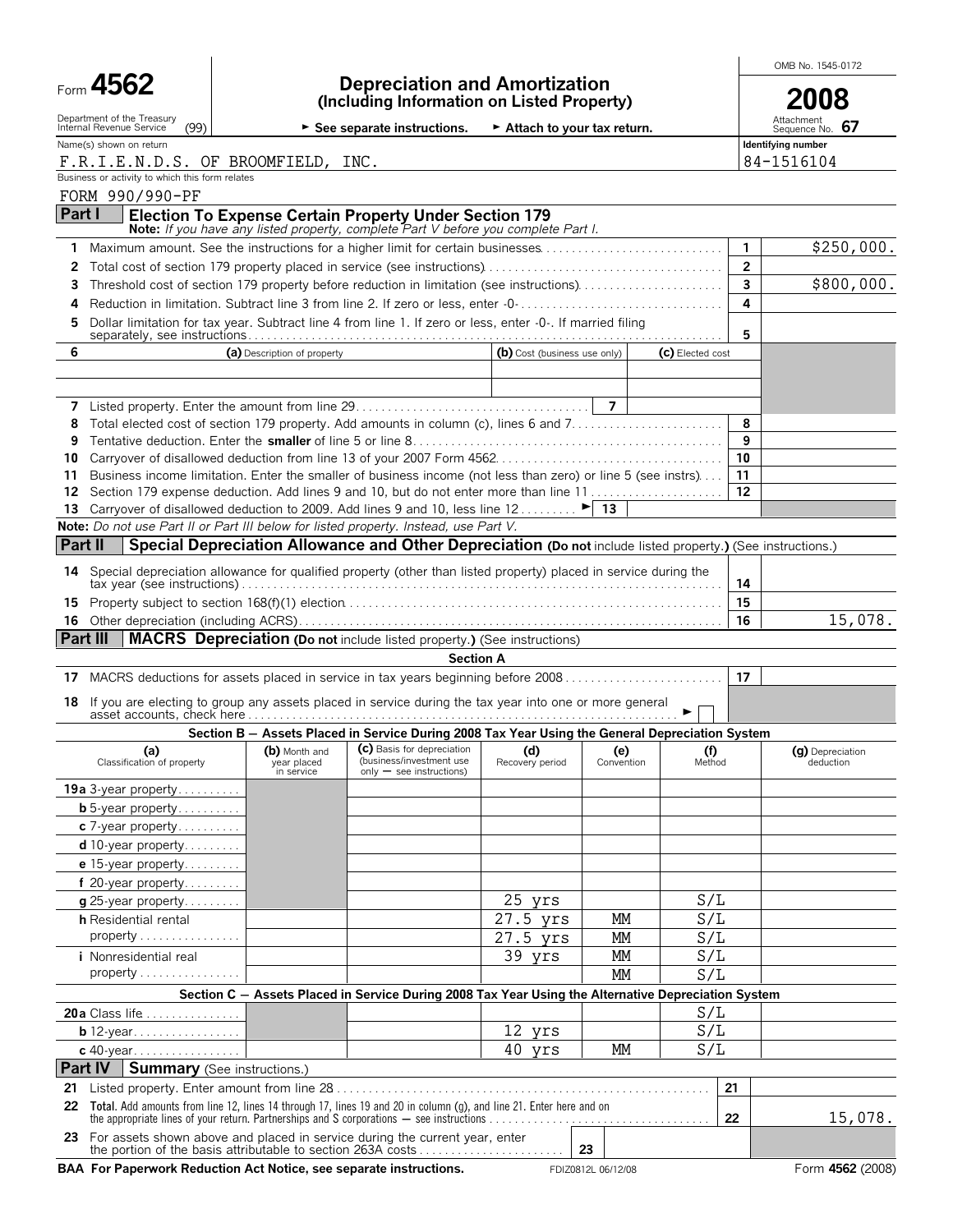# **2008 FEDERAL STATEMENTS PAGE 1**

| F.R.I.E.N.D.S. OF BROOMFIELD, INC.                                                                                                                   |                 |                                                                      | 84-1516104                                                                                                   |
|------------------------------------------------------------------------------------------------------------------------------------------------------|-----------------|----------------------------------------------------------------------|--------------------------------------------------------------------------------------------------------------|
| <b>STATEMENT 1</b><br>FORM 990-EZ, PART I, LINE 8<br><b>OTHER REVENUE</b>                                                                            |                 | TOTAL                                                                | 1,412.<br>1.412                                                                                              |
| <b>STATEMENT 2</b><br>FORM 990-EZ, PART I, LINE 16<br><b>OTHER EXPENSES</b>                                                                          |                 | TOTAL \$                                                             | 15,078.<br>219.<br>12,679.<br>1,920.<br>29,545.<br>15,708.<br>75, 149.                                       |
| <b>STATEMENT 3</b><br>FORM 990-EZ, PART I, LINE 20<br>OTHER CHANGES IN NET ASSETS OR FUND BALANCES<br>NET UNREALIZED GAINS AND LOSSES ON INVESTMENTS |                 | TOTAL                                                                | $-4,635.$<br>$-4,635$                                                                                        |
| <b>STATEMENT 4</b><br>FORM 990-EZ, PART II, LINE 24<br><b>OTHER ASSETS</b>                                                                           |                 |                                                                      |                                                                                                              |
| <b>AUTOMOBILES</b><br>DEPOSITS<br>PLEDGES AND GRANTS RECEIVABLE.<br>TOTAL                                                                            | BEGINNING<br>\$ | $42,995.$ \$<br>800.<br>217.<br>6,463.<br>34,724.<br>800.<br>85,999. | ENDING<br>29,978.<br>1,500.<br>3,462.<br>$\begin{array}{c} 8,674, \\ 47,949. \end{array}$<br>925.<br>92,488. |
| <b>STATEMENT 5</b><br>FORM 990-EZ, PART II, LINE 26<br><b>TOTAL LIABILITIES</b>                                                                      |                 |                                                                      |                                                                                                              |
| TOTAL                                                                                                                                                | BEGINNING       | <u>2,093. \$</u><br>2,093.                                           | ENDING<br>3,995.                                                                                             |
|                                                                                                                                                      |                 |                                                                      |                                                                                                              |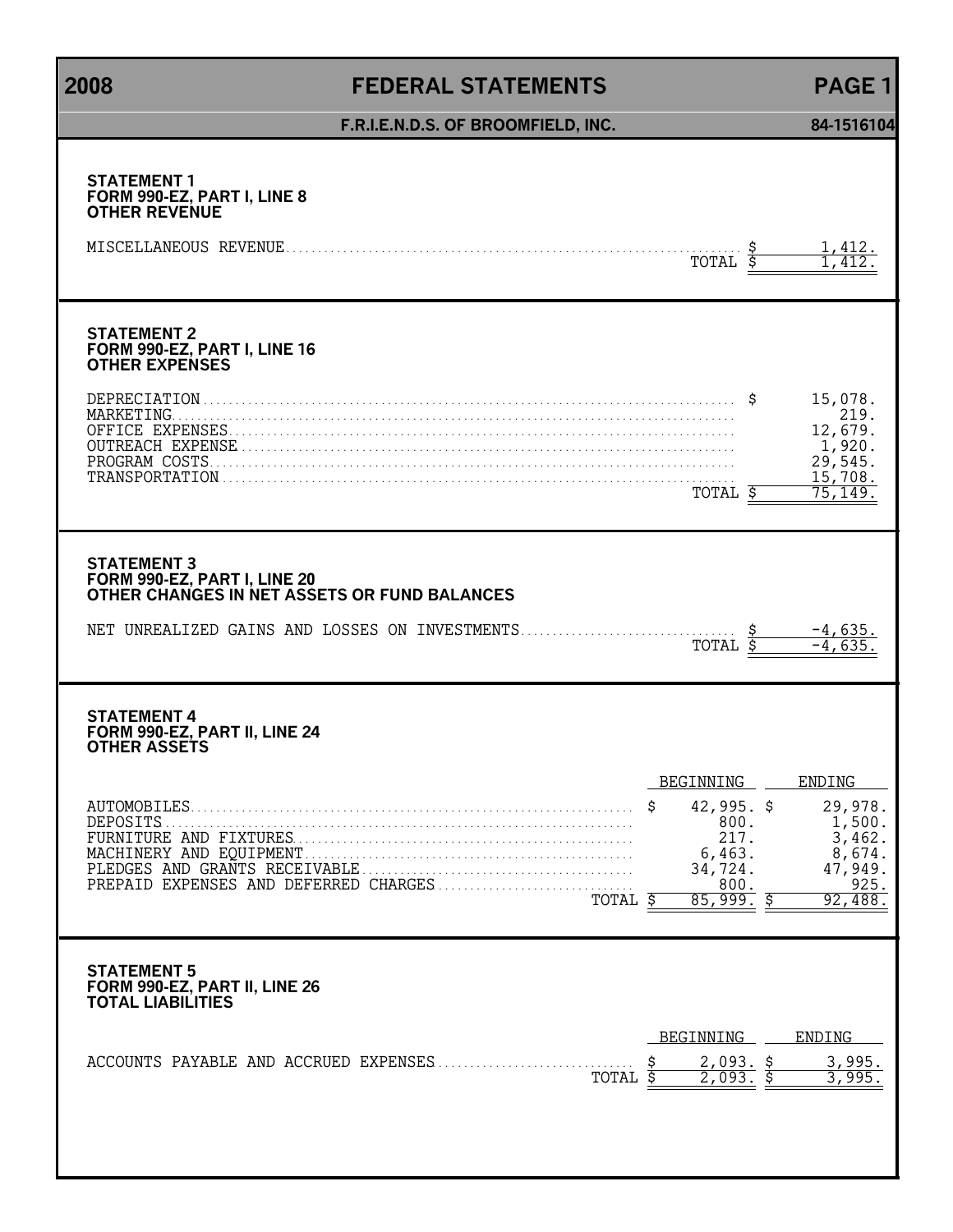## **2008 FEDERAL STATEMENTS PAGE 2**

### **F.R.I.E.N.D.S. OF BROOMFIELD, INC. 84-1516104**

#### **STATEMENT 6 FORM 990-EZ, PART III ORGANIZATION'S PRIMARY EXEMPT PURPOSE**

OUR MISSION OUR MISSION IS TO ENRICH THE LIVES OF OUR FRIENDS WITH DEVELOPMENTAL DISABILITIES AND THEIR FAMILIES BY CREATING OPPORTUNITIES FOR PARTICIPATION IN EVERY ASPECT OF COMMUNITY LIFE. OUR VISION FOR INDIVIDUALS WITH DEVELOPMENTAL DISABILITIES, WE WILL INSURE THEY HAVE A VOICE IN THE COMMUNITY. FOR OUR FAMILIES, WE SERVE AS A SUPPORT AND INFORMATIONAL NETWORK. FOR OUR COMMUNITY, WE PROMOTE ACCEPTANCE AND UNDERSTANDING THROUGH AWARENESS AND EDUCATION.

#### **STATEMENT 7 FORM 990-EZ, PART III, LINE 28 STATEMENT OF PROGRAM SERVICE ACCOMPLISHMENTS**

FRIENDS OF BROOMFIELD IS A NON-PROFIT ORGANIZATION THAT IS A STATE CERTIFIED SERVICE PROVIDER THROUGH THE HEALTH AND HUMAN SERVICES, DEVELOPMENTAL DISABILITIES DEPARTMENT OF COLORADO. WE ARE APPROVED TO PROVIDE COMPREHENSIVE SUPPORT SERVICES TO ADULTS WITH DEVELOPMENTAL DISABILITIES IN THE AREAS OF EMOTIONAL, SOCIAL, AND PHYSICAL HEALTH, AS WELL AS INDEPENDENT LIVING SKILL ACQUISITION. CURRENTLY WE OFFER THREE PROGRAMS FOR OUR PARTICIPANTS.

FRIENDS UNLIMITED IS A DAY PROGRAM THAT OPERATES TUESDAYS THROUGH FRIDAYS FROM 8:30-5:00. INDIVIDUALS ATTEND PROGRAM ACTIVITIES FROM APPROXIMATELY 9:30 TO 3:30. TRANSPORTATION IS PROVIDED TO AND FROM THE FRIENDS' PLACE VIA THREE PROGRAM VEHICLES, WHILE OTHERS ARE DROPPED OFF OR TAKE ACCESS-A-RIDE. MONTHLY CALENDARS ARE DEVELOPED WITH SPECIFIC DAILY ACTIVITIES FOLKS PARTICIPATE IN THAT OCCUR BOTH IN THE COMMUNITY AND AT THE BASE SITE. COMMUNITY PARTICIPATION ACTIVITIES INCLUDE, BUT ARE NOT LIMITED TO, SWIMMING, BOWLING, ADAPTIVE GYMNASTICS AND WEIGHT TRAINING CLASSES, CHEER CENTRAL TUMBLING, THERAPEUTIC HORSEBACK RIDING, FRIENDS' ARTS DAY AT THE ARVADA CENTER, SHOPPING, CONCERTS, EATING OUT, RECYCLING, AND HIKING. SITE BASED ACTIVITIES INCLUDE MONEY MATH, READING, SAFETY AWARENESS, COMPUTERS, MUSIC AND CRAFTS. IN ADDITION, THE PARTICIPANTS HAVE VOLUNTEERED AT HABITAT FOR HUMANITY THRIFT STORE AND WITH THE CITY OF BROOMFIELD CLEANING THE BROOMFIELD COMMONS PARKS.

FRIENDS ON MY OWN IS AN INDEPENDENT APARTMENT LIVING PROGRAM THAT PROVIDES MINIMAL SUPPORT TO INDIVIDUALS WITH DEVELOPMENTAL DISABILITIES WHO ARE CAPABLE OF LIVING ON THEIR OWN. THE PARTICIPANTS OBTAIN AND PAY FOR THEIR OWN APARTMENT. UP TO 8 HOURS OF A "PERSONAL ASSISTANCE" SUPPORT PERSON IS PROVIDED TO EACH PARTICIPANT TO HELP THEM IN AREAS OF HOUSEHOLD MAINTENANCE, BALANCING THEIR CHECKBOOK, OBTAINING APPROPRIATE TRANSPORTATION, MEAL PLANNING, COOKING, AND BUILDING SOCIAL NETWORKS. WE RECENTLY ADDED 8 WEEK-LONG SERIES OF CLASSES CALLED LIFE SKILL CLASSES FOCUSING ON RELATIONSHIPS, FIRST AID, EMERGENCY PREPAREDNESS, COOKING AND SAFETY ETC. THESE HAVE BEEN VERY POPULAR WITH MANY OF OUR PARTICIPANTS.

FRIENDS NIGHT OUT IS AN EVENING SOCIAL CLUB OCCURRING TWICE MONTHLY ON THURSDAY NIGHTS. ACTIVITIES ARE OPEN TO ALL AREA TEENS AND ADULTS AND INCLUDE OUTINGS TO LOCAL THEATERS, CONCERTS, SPORTING EVENTS, RESTAURANTS, AND DANCES. PARTICIPANTS MEET AT THE CENTER AND TRANSPORTATION IS PROVIDED TO AND FROM THE ACTIVITY. ACTIVITIES MAY BE HOSTED AT THE FRIENDS' PLACE AS WELL. WE HAVE RECENTLY ADDED "GIRLS NIGHT OUT" AND "MEN'S NIGHT OUT" TO GIVE SOME OPPORTUNITY FOR FRIENDSHIPS AND MORE SPECIFIC PROGRAMMING GEARED TO THEIR INTERESTS.

ALL OF OUR EXTRACURRICULAR PROGRAMS ARE OFFERED TO ALL FAMILIES/INDIVIDUALS. WE KEEP THE COSTS VERY LOW AS SOME OF OUR MORE INDEPENDENT PARTICIPANTS USE THEIR OWN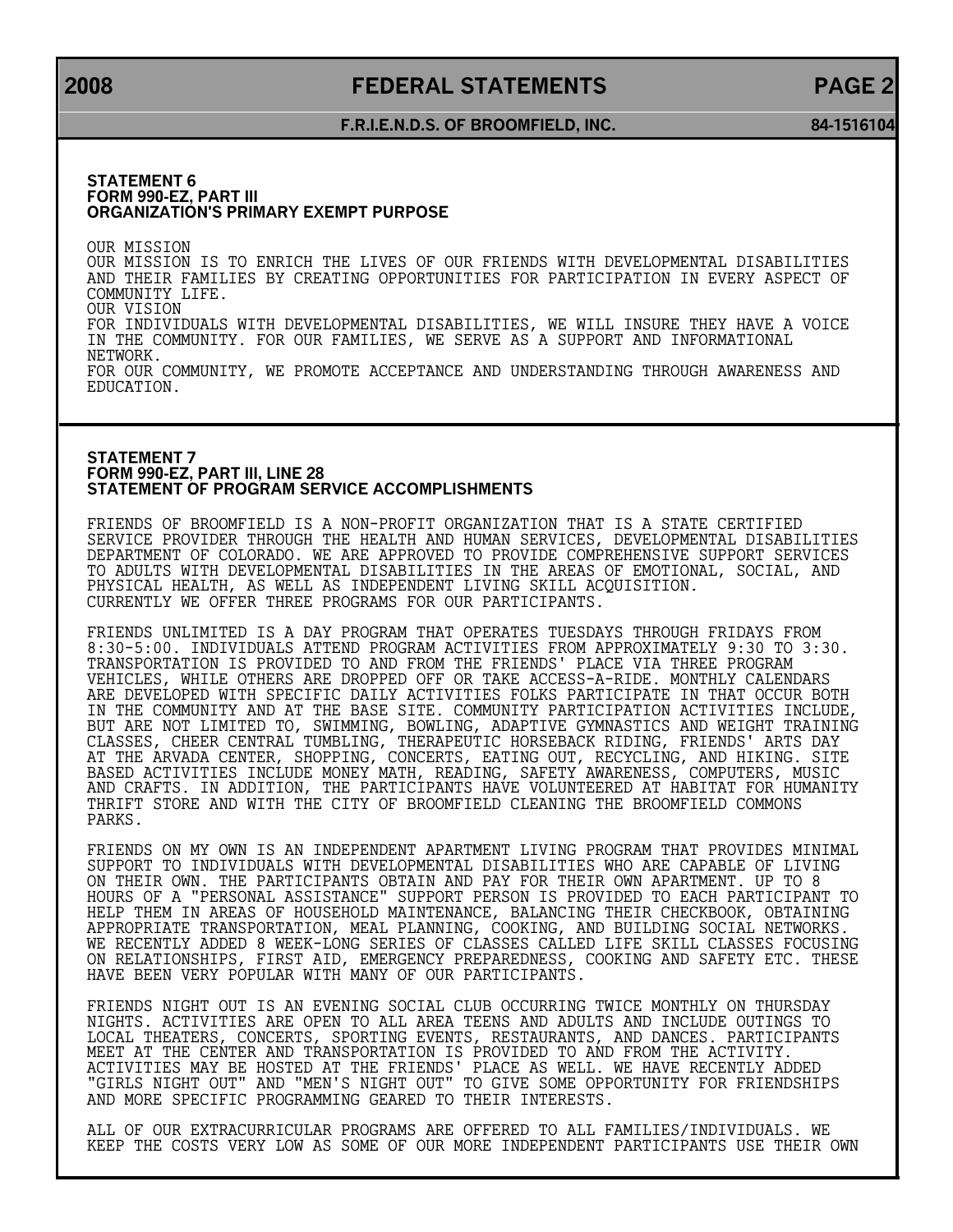# **2008 FEDERAL STATEMENTS PAGE 3**

### **F.R.I.E.N.D.S. OF BROOMFIELD, INC. 84-1516104**

#### **STATEMENT 7 (CONTINUED) FORM 990-EZ, PART III, LINE 28 STATEMENT OF PROGRAM SERVICE ACCOMPLISHMENTS**

MONEY.

WE SERVE APPROXIMATELY 45 PARTICIPANTS IN TOTAL IN ONE OR MORE OF OUR THREE PROGRAMS MENTIONED ABOVE.

### **STATEMENT 8 FORM 990-EZ, PART VI REGARDING TRANSFERS ASSOCIATED WITH PERSONAL BENEFIT CONTRACTS**

| (A) DID THE ORGANIZATION, DURING THE YEAR, RECEIVE ANY FUNDS, DIRECTLY OR |      |
|---------------------------------------------------------------------------|------|
| INDIRECTLY, TO PAY PREMIUMS ON A PERSONAL BENEFIT CONTRACT?               | NO . |
| (B) DID THE ORGANIZATION, DURING THE YEAR, PAY PREMIUMS, DIRECTLY OR      |      |
|                                                                           | NO.  |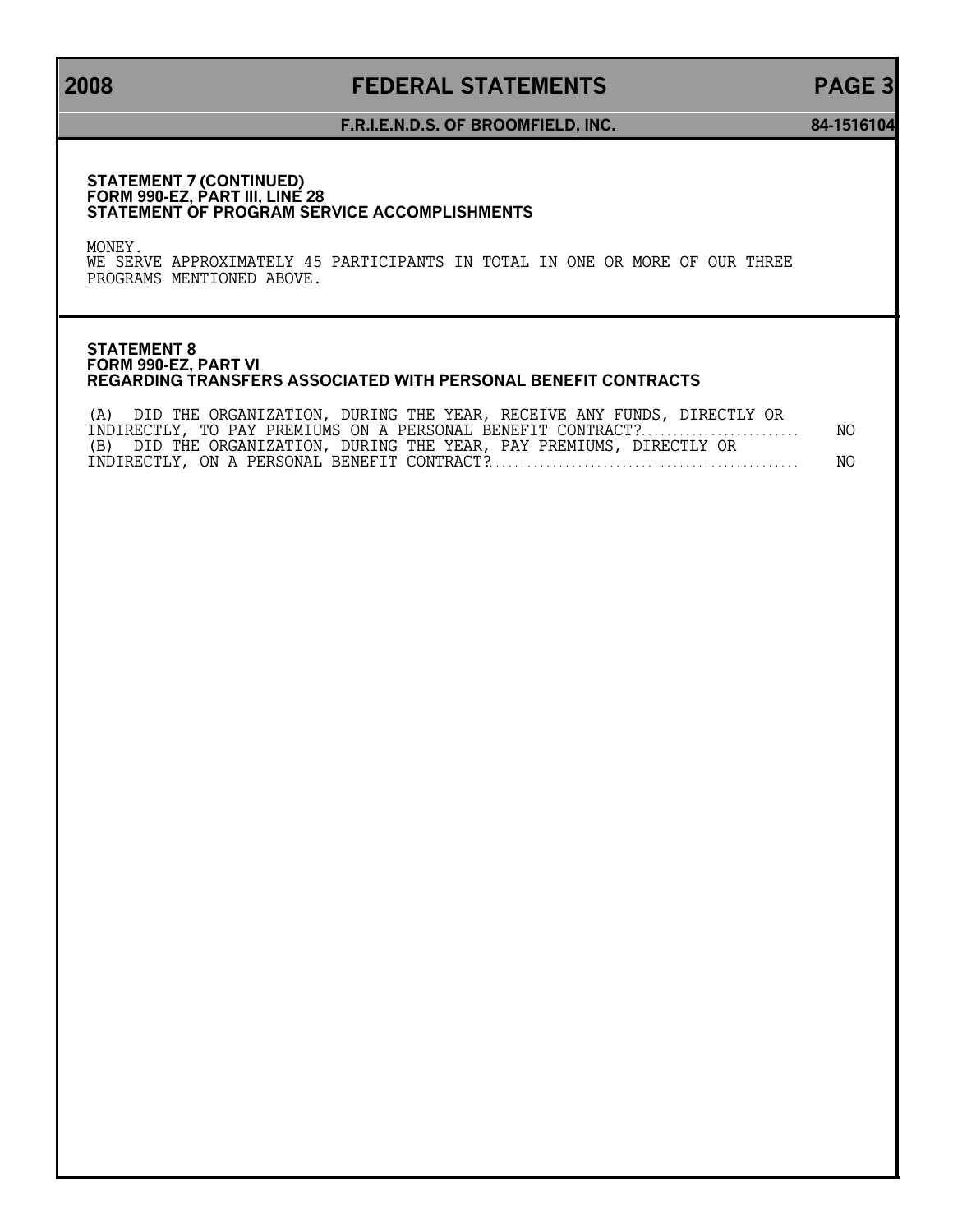# **12/31/08 2008 FEDERAL BOOK DEPRECIATION SCHEDULE PAGE 1**

## **F.R.I.E.N.D.S. OF BROOMFIELD, INC. 84-1516104**

| NO.          | <b>DESCRIPTION</b>           | DATE<br><b>ACQUIRED</b> | DATE<br><b>SOLD</b> | COST/<br><b>BASIS</b> | BUS.<br>PCT. | CUR<br>179<br><b>BONUS</b> | SPECIAL<br>DEPR.<br>ALLOW. | PRIOR<br>179/<br>BONUS/<br>SP. DEPR. | PRIOR<br>DEC. BAL<br>DEPR. |              | SALVAG<br>/BASIS<br>REDUCT | DEPR.<br><b>BASIS</b> | PRIOR<br>DEPR. |     | METHOD LIFE RATE | <b>CURRENT</b><br>DFPR. |
|--------------|------------------------------|-------------------------|---------------------|-----------------------|--------------|----------------------------|----------------------------|--------------------------------------|----------------------------|--------------|----------------------------|-----------------------|----------------|-----|------------------|-------------------------|
|              | FORM 990/990-PF              |                         |                     |                       |              |                            |                            |                                      |                            |              |                            |                       |                |     |                  |                         |
|              | AUTO / TRANSPORT EQUIPMENT   |                         |                     |                       |              |                            |                            |                                      |                            |              |                            |                       |                |     |                  |                         |
| 4            | PASSENGER VAN                | 12/19/05                |                     | 9,000                 |              |                            |                            |                                      |                            |              |                            | 9,000                 | 5,580          | S/L | -5               | 1,800                   |
| 5            | 97 DODGE RAM WAGON           | 12/31/05                |                     | 3,910                 |              |                            |                            |                                      |                            |              |                            | 3,910                 | 2,815          | S/L | -5               | 782                     |
| 6            | <b>FORD BUS</b>              | 9/05/06                 |                     | 52,175                |              |                            |                            |                                      |                            |              |                            | 52,175                | 13,695         | S/L | 5                | 10,435                  |
|              | TOTAL AUTO / TRANSPORT EQUIP |                         |                     | 65,085                |              | 0                          | 0                          |                                      | 0                          | 0            | $\mathbf 0$                | 65,085                | 22,090         |     |                  | 13,017                  |
|              | FURNITURE AND FIXTURES       |                         |                     |                       |              |                            |                            |                                      |                            |              |                            |                       |                |     |                  |                         |
|              | OFFICE FURNITURE             | 5/20/05                 |                     | 400                   |              |                            |                            |                                      |                            |              |                            | 400                   | 184            | S/L | $\overline{7}$   | 57                      |
| 9            | LOBBY FURNITURE              | 7/20/08                 |                     | 1,040                 |              |                            |                            |                                      |                            |              |                            | 1,040                 |                | S/L | $\overline{7}$   | 62                      |
| $10^{\circ}$ | <b>BOARD ROOM FURNITURE</b>  | 7/21/08                 |                     | 472                   |              |                            |                            |                                      |                            |              |                            | 472                   |                | S/L | $\overline{7}$   | 28                      |
|              | 11 SOFA & DINING ROOM FURN.  | 7/31/08                 |                     | 2,000                 |              |                            |                            |                                      |                            |              |                            | 2,000                 |                | S/L | $\overline{7}$   | 119                     |
|              | TOTAL FURNITURE AND FIXTURE  |                         |                     | 3,912                 |              | $\mathbf 0$                | $\pmb{0}$                  |                                      | $\mathbf 0$                | 0            | $\mathbf{0}$               | 3,912                 | 184            |     |                  | 266                     |
|              | MACHINERY AND EQUIPMENT      |                         |                     |                       |              |                            |                            |                                      |                            |              |                            |                       |                |     |                  |                         |
| $\mathbf{2}$ | OFFICE/COMPUTER EQUIP        | 6/18/05                 |                     | 686                   |              |                            |                            |                                      |                            |              |                            | 686                   | 426            | S/L | - 5              | 137                     |
|              | 3 TV & STEREO                | 9/16/05                 |                     | 2,926                 |              |                            |                            |                                      |                            |              |                            | 2,926                 | 1,344          | S/L | $\overline{7}$   | 418                     |
| $7^{\circ}$  | 3 LAPTOPS & LCD SCREENS      | 10/01/07                |                     | 4,864                 |              |                            |                            |                                      |                            |              |                            | 4,864                 | 243            | S/L | 5                | 973                     |
|              | 8 3 LAPTOPS, SERVER & SOFT.  | 8/28/08                 |                     | 4,006                 |              |                            |                            |                                      |                            |              |                            | 4,006                 |                | S/L | -5               | 267                     |
|              | TOTAL MACHINERY AND EQUIPME  |                         |                     | 12,482                |              | $\mathbf 0$                | $\pmb{0}$                  |                                      | 0                          | $\mathbf{0}$ | 0                          | 12,482                | 2,013          |     |                  | 1,795                   |
|              | TOTAL DEPRECIATION           |                         |                     | 81,479                |              |                            | $\mathbf{0}$               |                                      | $\Omega$                   | $\Omega$     |                            | 81,479                | 24,287         |     |                  | 15,078                  |